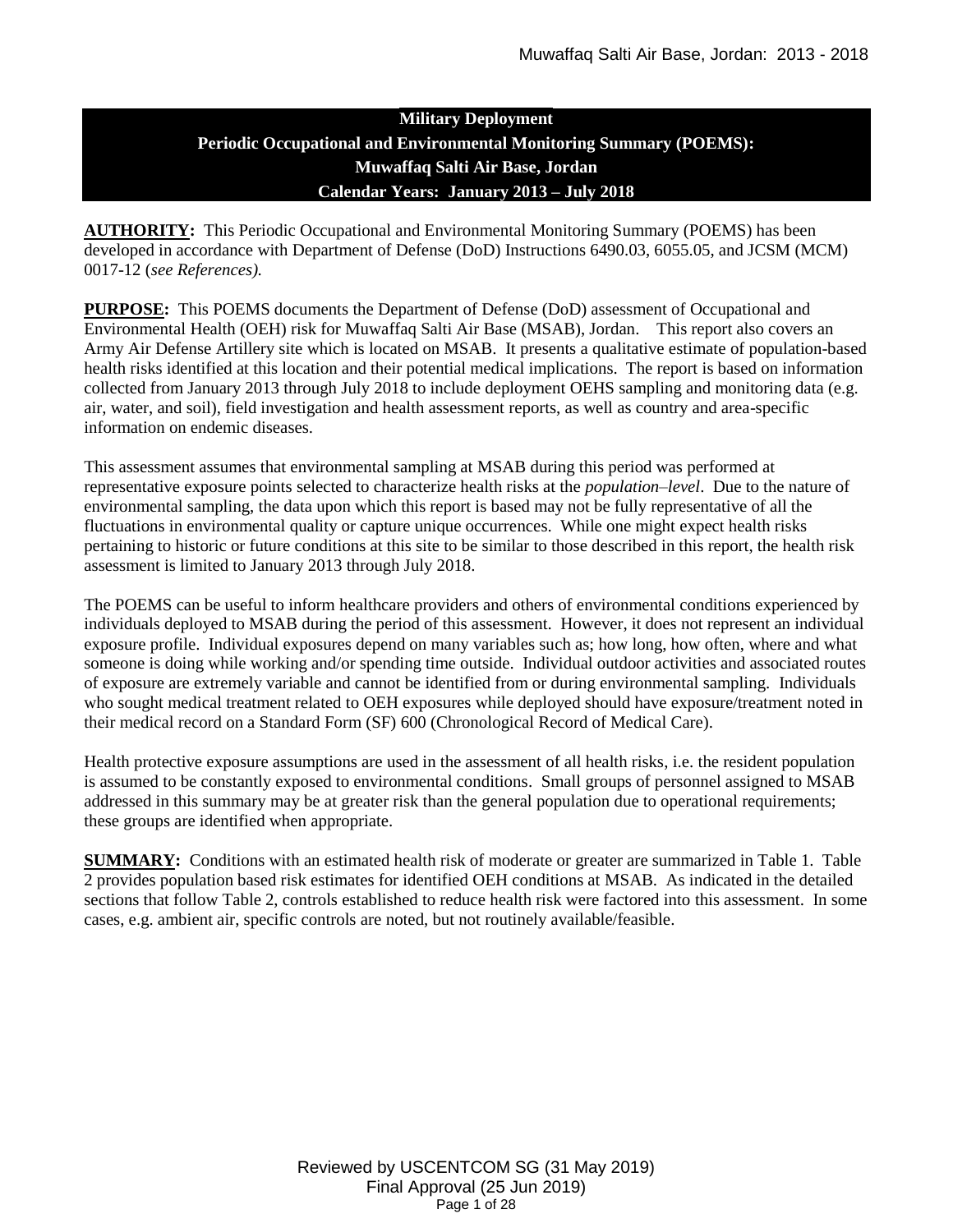#### **POEMS**

# **Table 1: Summary of Occupational and Environmental Conditions with MODERATE or Greater Health Risk**

#### *Short-Term Health Risks & Medical Implications:*

Exposures associated with the following environmental stressors may be associated with potential acute health effects in some personnel during deployment at MSAB:

Air Quality: Fine particulate matter less than 2.5 micrometers in diameter  $(PM_{2.5})$  are present in the air at MSAB at moderate concentrations based on sample data collected. Samples collected during dust storms show concentrations above the short-term limit for critical effects. During routine (non-dust storm) periods, the majority of samples indicate concentrations below the negligible short-term limits. Some individuals may experience short-term health effects such as eye, nose, throat and lung irritation, coughing, sneezing, runny nose and shortness of breath. Some individuals might seek outpatient medical care although most individuals would have experienced only mild effects which would have typically resolved when exposure ceased. A small number of individuals may experience more pronounced effects such as decreased lung function and worsening of pre-existing medical conditions such as asthma.

Food/Waterborne Diseases: If ingesting local food and water, health effects can temporarily incapacitate personnel (diarrhea) or result in prolonged illness (hepatitis A, typhoid fever, brucellosis). Risks from food/waterborne diseases are actively reduced with preventive medicine controls and mitigation, which includes hepatitis A and typhoid fever vaccinations, drinking and eating from approved sources in accordance with current USCENTCOM policy and providing medical intelligence briefings to all arriving personnel.

Non-Ionizing Radiation: MSAB has various sources of non-ionizing radiation, both electromagnetic frequency (EMF) radiation and laser radiation. The laser bore sighting of the MQ-1 and MQ-9 lasers pose significant health risks. Exposure to very high EMF radiation intensities can result in heating of biological tissue and an increase in body temperature resulting in tissue damage, especially to the eyes. Exposure to high laser radiation intensities can result in burns to the skin and eyes.

Heat Stress: For heat stress, moderate risk for susceptible persons including those older than 45, of low fitness level, un-acclimatized, or with underlying medical conditions. Risks from heat stress may have been reduced with preventive medicine controls, work-rest cycles, and mitigation.

Hazardous Noise: Hazardous noise sources are common on MSAB and include flight line noise, low-flying aircraft, generators, and maintenance/construction equipment. Hearing protection devices are not always available to those in the vicinity of hazardous noise producing equipment. Those operating hazardous equipment should use appropriate PPE. There is a moderate risk of temporary threshold shifts if proper controls are not followed.

#### *Long-Term Health Risks & Medical Implications:*

Exposures associated with the following environmental stressors may be associated with potential chronic health effects in some personnel after deployment at MSAB:

Air Quality: Fine particulate matter less than 2.5 micrometers in diameter (PM2.5) are present in the air in MSAB at moderate concentrations based on sample data collected. Individuals who routinely worked outdoors during this period and inhaled PM2.5 at levels present at the base may have developed health conditions such as chronic bronchitis, reduced lung function and asthma. Individuals with a history of asthma or pre-existing cardiopulmonary disease are likely at greater risk. There are no specific recommended postdeployment medical surveillance evaluations for individuals with particulate exposures. Providers should consider individual health status (e.g., any underlying conditions/susceptibilities) and unique individual OEH exposures (i.e. welding fumes) when addressing individual concerns. Although short-term effects from exposure to dust should have resolved, there are potential long-term health effects; providers should consider the relationship between potential deployment exposures and current complaints.

Non-Ionizing Radiation: MSAB has various sources of non-ionizing radiation, both electromagnetic frequency (EMF) radiation and laser radiation. The laser bore sighting of the MQ-1 and MQ-9 lasers pose significant health risks. Exposure to very high EMF radiation intensities can result in heating of biological tissue and an increase in body temperature resulting in tissue damage, especially to the eyes. Exposure to high laser radiation intensities can result in burns to the skin and eyes. Damage to the eyes can result in permanent partial or complete loss of eye sight or the formation of cataracts.

Hazardous Noise: Hazardous noise sources are common on MSAB and include flight line noise, low-flying aircraft, generators, and maintenance/construction equipment. Hearing protection devices are not always available to those in the vicinity of hazardous noise producing equipment. Those operating hazardous equipment should use appropriate PPE. There is a moderate risk of permanent threshold shifts if proper controls are not followed.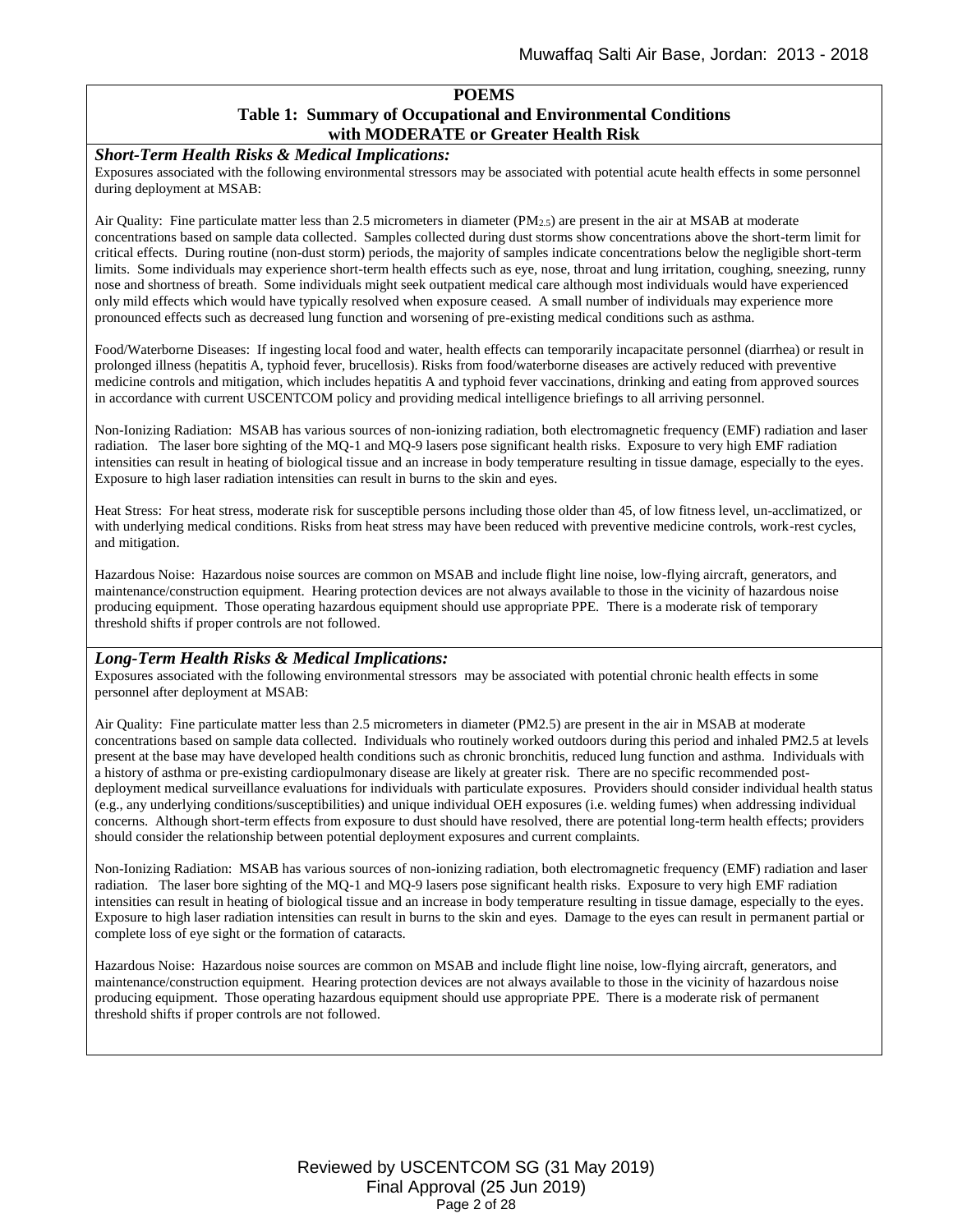<span id="page-2-0"></span>

| Table 2: Population-Based Health Risk Estimates - MSAB <sup>1, 2</sup> |                                                                                                                                                                                                                                                                                                                                                                                                                                                                 |                                                                                                                                                                     |                                                                                                                                                                             |
|------------------------------------------------------------------------|-----------------------------------------------------------------------------------------------------------------------------------------------------------------------------------------------------------------------------------------------------------------------------------------------------------------------------------------------------------------------------------------------------------------------------------------------------------------|---------------------------------------------------------------------------------------------------------------------------------------------------------------------|-----------------------------------------------------------------------------------------------------------------------------------------------------------------------------|
| <b>Source of Identified</b><br>Health Risk <sup>3</sup>                | Unmitigated Health Risk Estimate <sup>4</sup>                                                                                                                                                                                                                                                                                                                                                                                                                   | <b>Control Measures</b><br>Implemented <sup>5</sup>                                                                                                                 | <b>Residual Health Risk</b><br>Estimate <sup>4</sup>                                                                                                                        |
| Air                                                                    |                                                                                                                                                                                                                                                                                                                                                                                                                                                                 |                                                                                                                                                                     |                                                                                                                                                                             |
| Particulate matter less<br>than 10 microns in<br>diameter $(PM_{10})$  | Short-term: Low<br>Daily levels vary; acute health effects<br>(e.g., upper respiratory tract irritation)<br>are more pronounced during peak days.<br>More serious effects are possible in<br>susceptible persons (e.g., those with<br>asthma/existing respiratory diseases).                                                                                                                                                                                    | Most personnel live and work<br>in air conditioned buildings or<br>tents.<br>For those not working in air<br>conditioned spaces, time<br>outdoors was minimized and | Short-term: Low<br>For particulate matter, control<br>measures have limited efficacy.<br>Thus the residual risk may be<br>similar or identical to<br>unmitigated risk.      |
|                                                                        | Long-term: Health guidelines not<br>defined.                                                                                                                                                                                                                                                                                                                                                                                                                    | tent flaps kept closed.                                                                                                                                             | Long-term: Health guidelines<br>not defined.                                                                                                                                |
| Particulate matter less<br>than 2.5 microns in<br>diameter $(PM2.5)$   | Short-term: Moderate<br>The majority of the time, no acute<br>health effects such as eye, nose, or<br>throat irritation from exposure is<br>anticipated to occur. Mild acute (short-<br>term) health effects are possible for<br>those individuals who spent much of<br>their time outdoors. Existing medical<br>conditions (e.g., asthma or respiratory<br>diseases) may be exacerbated.                                                                       | Limit strenuous physical<br>activities when air quality is                                                                                                          | Short-term: Moderate<br>Particulate matter control<br>measures have limited efficacy.<br>Thus the residual risk may be<br>similar or identical to<br>unmitigated risk.      |
|                                                                        | Long-term: Moderate<br>A small percentage of individuals may<br>have been at increased risk of<br>developing chronic health conditions.<br>These conditions include reduced lung<br>function, chronic bronchitis, chronic<br>obstructive pulmonary disease (COPD),<br>asthma, and other cardiopulmonary<br>diseases. Those with a history of asthma<br>or pre-existing cardiopulmonary disease<br>had a higher risk for developing these<br>chronic conditions. | poor. Minimize time outdoors,<br>and keep doors, windows and<br>tent flaps closed.                                                                                  | Long-term: Moderate<br>Particulate matter control<br>measures have limited efficacy.<br>Thus the residual risk may be<br>similar or identical to<br>unmitigated risk.       |
| <b>Airborne Metals</b>                                                 | Low<br>Particulate samples have shown trace<br>amounts of Chromium, Manganese,<br>Nickel, and Lead in the air.                                                                                                                                                                                                                                                                                                                                                  | Strenuous physical activities<br>limited when air quality is<br>poor; windows and doors are<br>closed.                                                              | Low<br>For metals associated with<br>ambient dust, control measures<br>have limited efficacy. Thus the<br>residual risk may be similar or<br>identical to unmitigated risk. |
| <b>Volatile Organic</b><br>Compounds (VOC)                             | Low<br>No specific sources of VOCs have been<br>identified that would impact the entire<br>base population.                                                                                                                                                                                                                                                                                                                                                     | Locate open burning<br>downwind of occupied areas<br>of the camp.<br>Fuel spills cleaned up quickly<br>when they occur.                                             | Low                                                                                                                                                                         |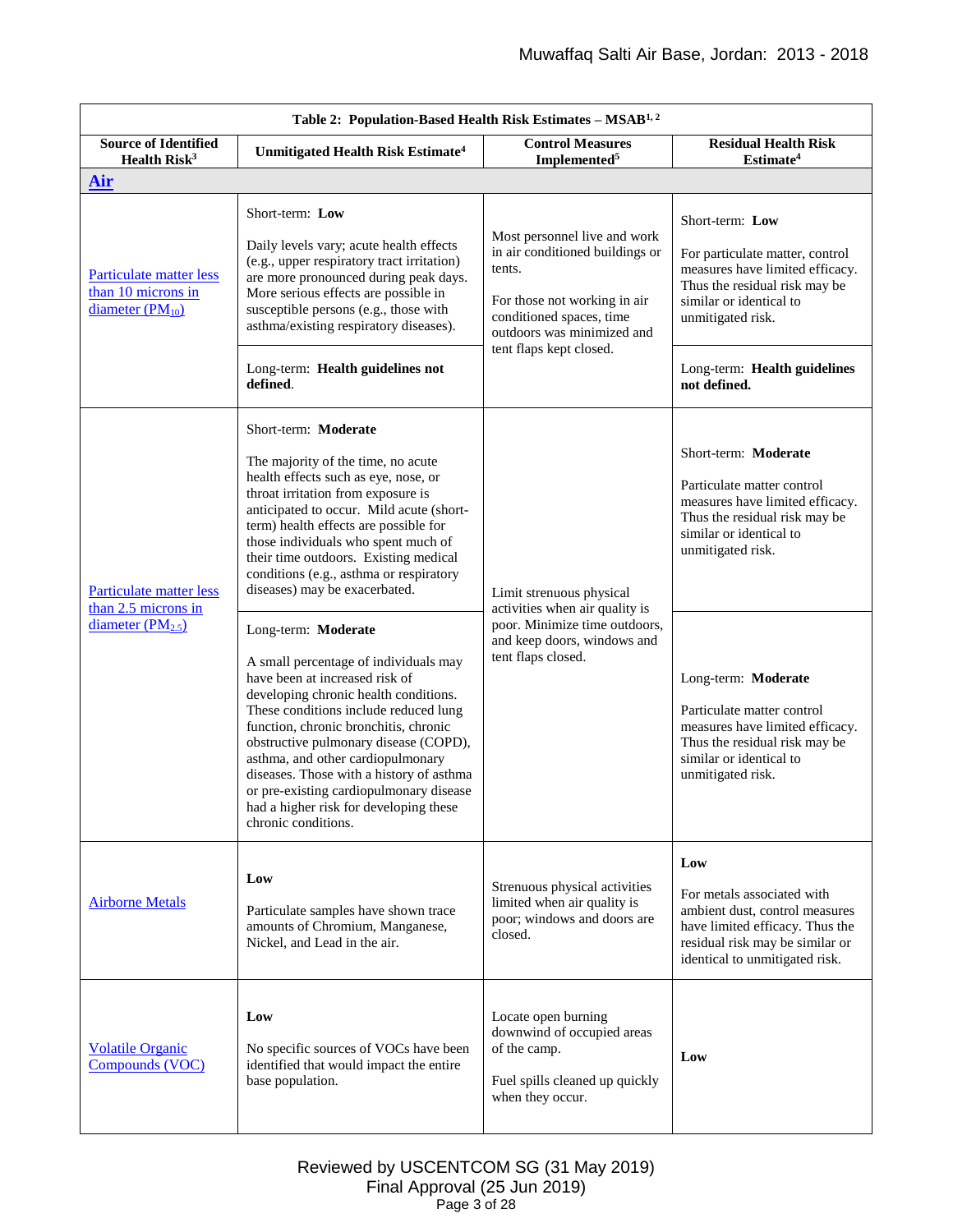| Table 2: Population-Based Health Risk Estimates – MSAB <sup>1, 2</sup>       |                                                                                                                                                                                                                                                                                                                                                                                                                                                                                                                 |                                                                                                                                                                                                                                                      |                                                                                                                          |
|------------------------------------------------------------------------------|-----------------------------------------------------------------------------------------------------------------------------------------------------------------------------------------------------------------------------------------------------------------------------------------------------------------------------------------------------------------------------------------------------------------------------------------------------------------------------------------------------------------|------------------------------------------------------------------------------------------------------------------------------------------------------------------------------------------------------------------------------------------------------|--------------------------------------------------------------------------------------------------------------------------|
| <b>Source of Identified</b><br>Health Risk <sup>3</sup>                      | Unmitigated Health Risk Estimate <sup>4</sup>                                                                                                                                                                                                                                                                                                                                                                                                                                                                   | <b>Control Measures</b><br>Implemented <sup>5</sup>                                                                                                                                                                                                  | <b>Residual Health Risk</b><br>Estimate <sup>4</sup>                                                                     |
| <b>Soil</b>                                                                  |                                                                                                                                                                                                                                                                                                                                                                                                                                                                                                                 |                                                                                                                                                                                                                                                      |                                                                                                                          |
| <u>Soil</u>                                                                  | Low<br>No results over acceptable limits                                                                                                                                                                                                                                                                                                                                                                                                                                                                        | Fuel spills cleaned up quickly<br>if they occur.                                                                                                                                                                                                     | Low                                                                                                                      |
| <b>Water</b>                                                                 |                                                                                                                                                                                                                                                                                                                                                                                                                                                                                                                 |                                                                                                                                                                                                                                                      |                                                                                                                          |
| <b>Consumed Water</b><br>(Water Used for<br>Drinking)                        | Low<br>U.S. Army Veterinarian Command<br>approved bottled water was provided for<br>drinking.                                                                                                                                                                                                                                                                                                                                                                                                                   | U.S. Army Veterinary<br>Command approved bottled<br>water and ice.<br>Active and ongoing drinking<br>water surveillance program.                                                                                                                     | Low                                                                                                                      |
| Water used for other<br>purposes (non-<br>drinking)                          | Low<br>Radium 226/228 and Total Dissolved<br>Solids levels are above potability<br>standards. However, since the water is<br>not used for consumption, there is no<br>effect on health. Alpha radiation cannot<br>penetrate the dead layer of skin.                                                                                                                                                                                                                                                             | Water surveillance programs<br>which routinely monitor for<br>disinfectant residual and<br>bacteriological contamination.<br>Periodic sampling for<br>radionuclides, metals, and<br>other constituents.                                              | Low                                                                                                                      |
| <b>Military Unique</b>                                                       |                                                                                                                                                                                                                                                                                                                                                                                                                                                                                                                 |                                                                                                                                                                                                                                                      |                                                                                                                          |
| <b>Chemical Biological,</b><br><b>Radiological Nuclear</b><br>(CBRN) Weapons | None identified                                                                                                                                                                                                                                                                                                                                                                                                                                                                                                 | Intel driven random sampling.                                                                                                                                                                                                                        | None identified                                                                                                          |
| <b>Depleted Uranium</b><br>(DU)                                              | None identified                                                                                                                                                                                                                                                                                                                                                                                                                                                                                                 | N/A                                                                                                                                                                                                                                                  | None identified                                                                                                          |
| <b>Ionizing Radiation</b>                                                    | Low                                                                                                                                                                                                                                                                                                                                                                                                                                                                                                             | Area surveys are performed<br>and radiation workers are<br>enrolled in the dosimetry<br>program.                                                                                                                                                     | Low                                                                                                                      |
| <b>Non-ionizing Radiation</b>                                                | Moderate<br>A few high hazard sources are present<br>with significant hazard distances in<br>close proximity to personnel.                                                                                                                                                                                                                                                                                                                                                                                      | Position antennas and lasers<br>so they are only accessible to<br>trained individuals, implement<br>controlled areas and<br>procedures to clear personnel<br>when in use, angle direction<br>of emissions away from<br>personnel or toward barriers. | Moderate                                                                                                                 |
| <b>Endemic Disease</b>                                                       | Note: Residual risk for all categories is based on efficacy of control measure as evidenced by lack of<br>disease(s) reported in various medical surveillance databases e.g, TMDS, MERS, DRSi.                                                                                                                                                                                                                                                                                                                  |                                                                                                                                                                                                                                                      |                                                                                                                          |
| Gastrointestinal<br>(e.g., diarrhea-<br>bacteriological)                     | Short-term: Moderate<br>If ingesting <i>unapproved</i> local<br>food/water, the health effects can<br>temporarily incapacitate personnel<br>(diarrhea) or result in prolonged illness<br>(hepatitis A, typhoid fever, brucellosis,<br>hepatitis E). Viral gastroenteritis can<br>present due to a high rate of personnel<br>turnover and shared dining, berthing,<br>bathroom facilities, and working spaces.<br>Long-term: Low<br>The majority of gastrointestinal diseases<br>do not cause prolonged illness. | <b>Standard Preventive Medicine</b><br>Measures: immunizations<br>(Hepatitis A and typhoid<br>fever), the consumption of<br>food and water from approved<br>sources, and habitability<br>inspections to ensure<br>cleanliness/sanitation.            | Short-term: Moderate<br>Based on disease incident<br>reporting from Jordan and<br>DNBI data from MSAB.<br>Long-term: Low |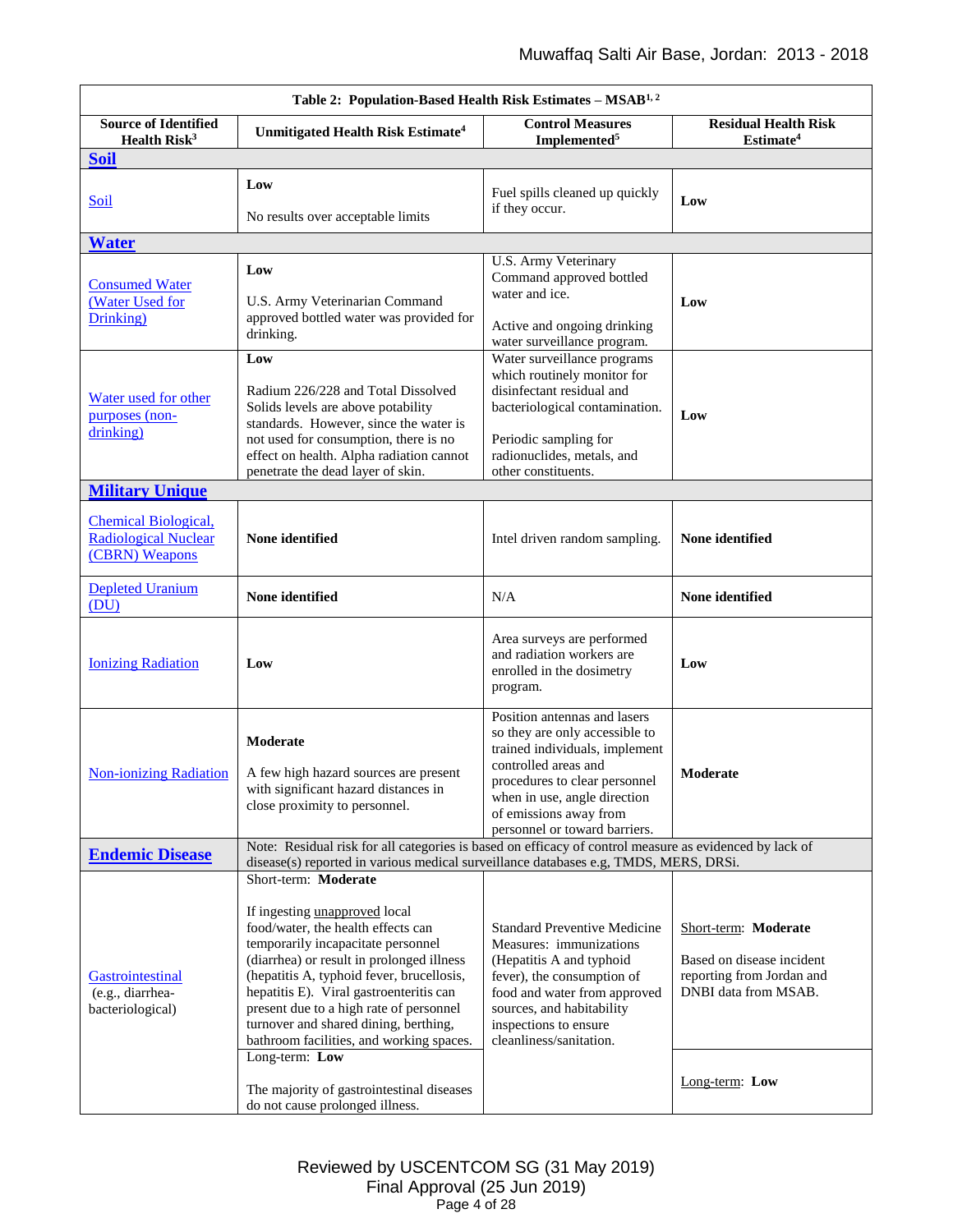| Table 2: Population-Based Health Risk Estimates - MSAB <sup>1,2</sup> |                                                                                                                                                                |                                                                                                                                                                                |                                                                                                         |
|-----------------------------------------------------------------------|----------------------------------------------------------------------------------------------------------------------------------------------------------------|--------------------------------------------------------------------------------------------------------------------------------------------------------------------------------|---------------------------------------------------------------------------------------------------------|
| <b>Source of Identified</b><br>Health $Risk3$                         | <b>Unmitigated Health Risk Estimate<sup>4</sup></b>                                                                                                            | <b>Control Measures</b><br>Implemented <sup>5</sup>                                                                                                                            | <b>Residual Health Risk</b><br>Estimate <sup>4</sup>                                                    |
| <b>Arthropod Vector</b><br><b>Borne</b>                               | Short-term: Low.<br>Based on risk for all vector-borne<br>diseases.                                                                                            | <b>Standard Preventive Medicine</b><br>Measures: proper wearing of<br>insecticide-treated uniforms<br>and the application of insect                                            | Short-term: Low<br>For all vector-borne diseases<br>based on disease incident<br>reporting from Jordan. |
|                                                                       | Long-term: Low.<br>It is possible to be infected during<br>deployment with leishmaniosis, but not<br>to have a clinically evident disease until<br>redeployed. | repellent to the skin,<br>chemoprophylaxis in<br>accordance with COCOM<br>policy, removal of vector<br>harborages within camps, and<br>the application of pesticides.          | Long-term: Low<br>Based on disease incident<br>reporting from Jordan.                                   |
| <b>Water Contact</b><br>(e.g. wading, swimming)                       | Short-term: Low<br>The occurrence of flooding after heavy<br>rainfall can facilitate the spread of<br>leptospirosis already present in the soil                | Avoidance of fresh water<br>sources, such as puddles/<br>standing water, drainage                                                                                              | Short-term: Low<br>Based on disease incident<br>reporting from Jordan.                                  |
|                                                                       | Long-term: None identified                                                                                                                                     | areas, etc.                                                                                                                                                                    | Long-term: None identified                                                                              |
| <b>Respiratory</b>                                                    | Short-term: Low<br>For tuberculosis and all upper<br>respiratory infections such as influenza.                                                                 | Influenza immunizations are<br>given either before or during<br>deployment. Local and third<br>country national<br>workers/contractors are<br>required to complete health      | Short-term: Low                                                                                         |
|                                                                       | Long-term: Low<br>The majority of respiratory diseases do<br>not cause prolonged illness.                                                                      | screening prior to<br>employment. Potential<br>tuberculosis exposure is<br>addressed in the Post<br>Deployment Health<br>Assessment.                                           | Long-term: Low                                                                                          |
| <b>Animal Contact</b>                                                 | Short-term: Low<br>Based on disease incident reporting<br>from Jordan.                                                                                         | <b>Standard Preventive Medicine</b><br>measures, as well as COCOM<br>policy, prohibit contact with,                                                                            | Short-term: Low                                                                                         |
|                                                                       | Long-term: Low<br>Based on disease incident reporting<br>from Jordan.                                                                                          | adoption, or feeding of feral<br>animals. Immunizations for<br>anthrax and rabies (rabies<br>vaccination and/or immune<br>globulin given if clinically<br>directed).           | Long-term: Low                                                                                          |
| <b>Venomous Animal/Insects</b>                                        |                                                                                                                                                                |                                                                                                                                                                                |                                                                                                         |
| Snakes, scorpions, and<br>spiders                                     | Short-term: Low<br>Based on encounters with venomous<br>animals and insects.                                                                                   | Standard preventive medicine<br>measures, such as the<br>reduction of harborages for<br>these animals, as well as<br>education on how to avoid<br>them (shake out boots before | Short-term: Low                                                                                         |
|                                                                       | Long-term: None identified                                                                                                                                     | donning, etc.), reduce the risk<br>of exposure.                                                                                                                                | Long-term: None identified                                                                              |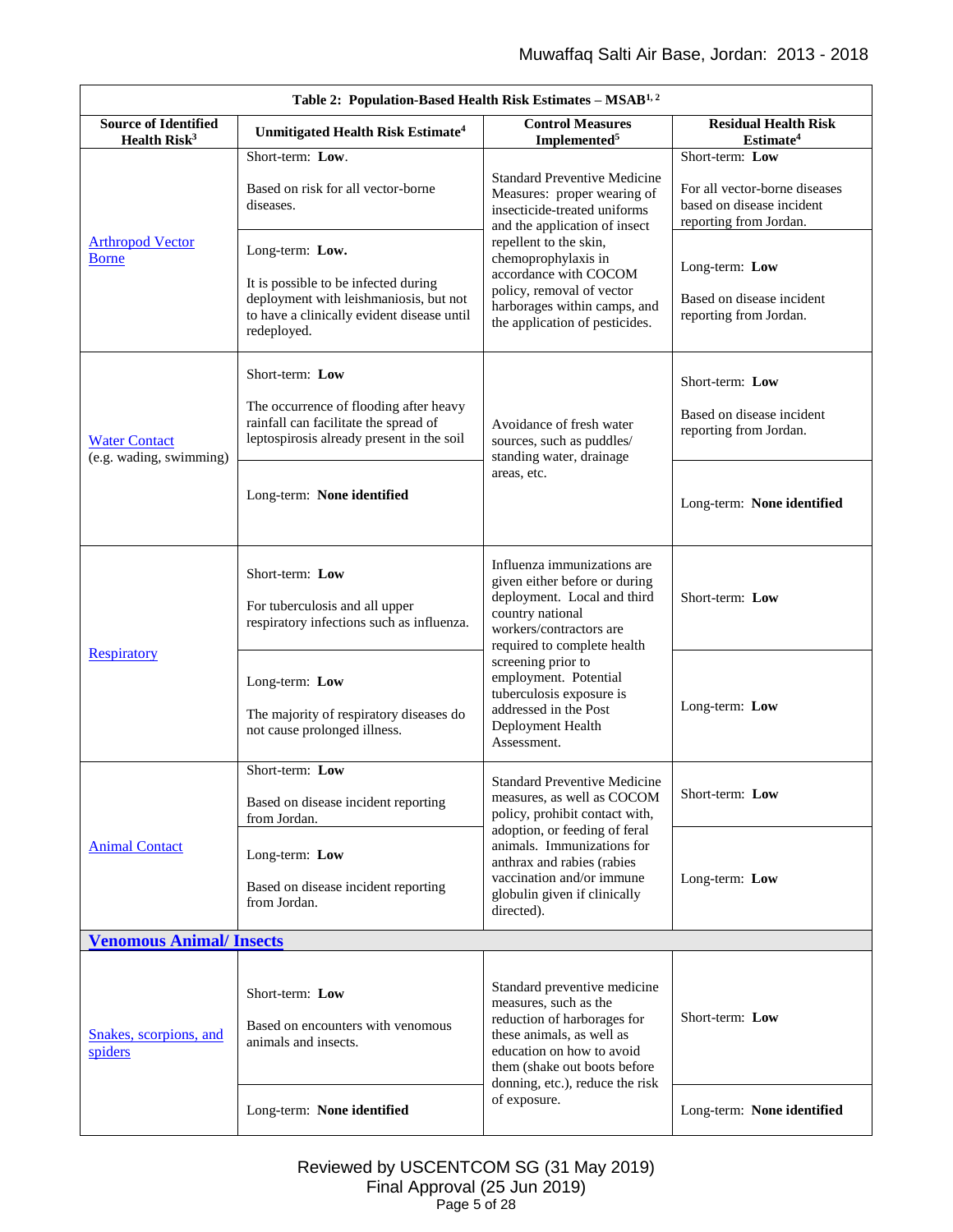| Table 2: Population-Based Health Risk Estimates – MSAB <sup>1, 2</sup> |                                                                                                                                                                                                                                             |                                                                                                                     |                                                      |
|------------------------------------------------------------------------|---------------------------------------------------------------------------------------------------------------------------------------------------------------------------------------------------------------------------------------------|---------------------------------------------------------------------------------------------------------------------|------------------------------------------------------|
| <b>Source of Identified</b><br>Health Risk <sup>3</sup>                | Unmitigated Health Risk Estimate <sup>4</sup>                                                                                                                                                                                               | <b>Control Measures</b><br>Implemented <sup>5</sup>                                                                 | <b>Residual Health Risk</b><br>Estimate <sup>4</sup> |
| <b>Heat/Cold Stress</b>                                                |                                                                                                                                                                                                                                             |                                                                                                                     |                                                      |
| <b>Heat</b>                                                            | Short-term: Variable<br>Risk of heat injury in summer months is<br>moderate for un-acclimatized<br>personnel, while it is <b>low</b> the rest of the<br>year.                                                                               | Adequate periods of<br>acclimatization for newly<br>reporting or returning<br>personnel.<br>Adjustment of work-rest | Short-term: Variable                                 |
|                                                                        | Long-term: Low                                                                                                                                                                                                                              | cycles based on monitoring of<br>climatic conditions.                                                               | Long-term: Low                                       |
| Cold                                                                   | Short-term: Low<br>Per measured seasonal data. The risk<br>for cold stress/injuries is largely<br>dependent on clothing/equipment worn,<br>operational work intensity and<br>individual factors rather than<br>environmental factors alone. | Provision of adequate cold<br>weather clothing<br>Appropriate work/rest cycles<br>during cold weather               | Short-term: Low                                      |
|                                                                        | Long-term: Low                                                                                                                                                                                                                              |                                                                                                                     | Long-term: Low                                       |
| <b>Noise</b>                                                           |                                                                                                                                                                                                                                             |                                                                                                                     |                                                      |
| Continuous                                                             | Short-term: Moderate<br>There is potential risk for temporary<br>hearing shifts due to excessive noise<br>exposure.<br>Long-term: Moderate                                                                                                  | Use of hearing protection.<br>Labeling noise hazardous<br>areas.                                                    | Short-Term: Low<br>Based on control measures.        |
|                                                                        | There is potential risk for permanent<br>hearing damage due to repeated<br>exposure to hazardous noise sources.                                                                                                                             | Leadership enforcement of<br>PPE use.                                                                               | Long-Term: Low<br>Based on control measures.         |
| Impulse                                                                | Short-term: Low                                                                                                                                                                                                                             |                                                                                                                     | Short-term: Low                                      |
|                                                                        | Long-term: Low                                                                                                                                                                                                                              |                                                                                                                     | Long-term: Low                                       |
| <b>Unique Concerns</b>                                                 |                                                                                                                                                                                                                                             |                                                                                                                     |                                                      |
| <b>Asbestos</b>                                                        | Low<br>Identified at Jordanian soccer facility.                                                                                                                                                                                             | Area made off-limits by the<br>Installation Commander.                                                              | Low                                                  |
| <b>Unique Incidents</b>                                                | None identified                                                                                                                                                                                                                             |                                                                                                                     | None identified                                      |
| Environmental<br>Contamination                                         | Low                                                                                                                                                                                                                                         |                                                                                                                     | Low                                                  |
| <b>Pesticides/Pest Control</b>                                         | Low                                                                                                                                                                                                                                         | PPE and performing<br>operations during off-hours to<br>minimize exposure potential.                                | Low                                                  |
| <b>Burning Operations</b>                                              | Low                                                                                                                                                                                                                                         | Burning limited to paper and<br>only conducted on low-wind<br>days.                                                 | Low                                                  |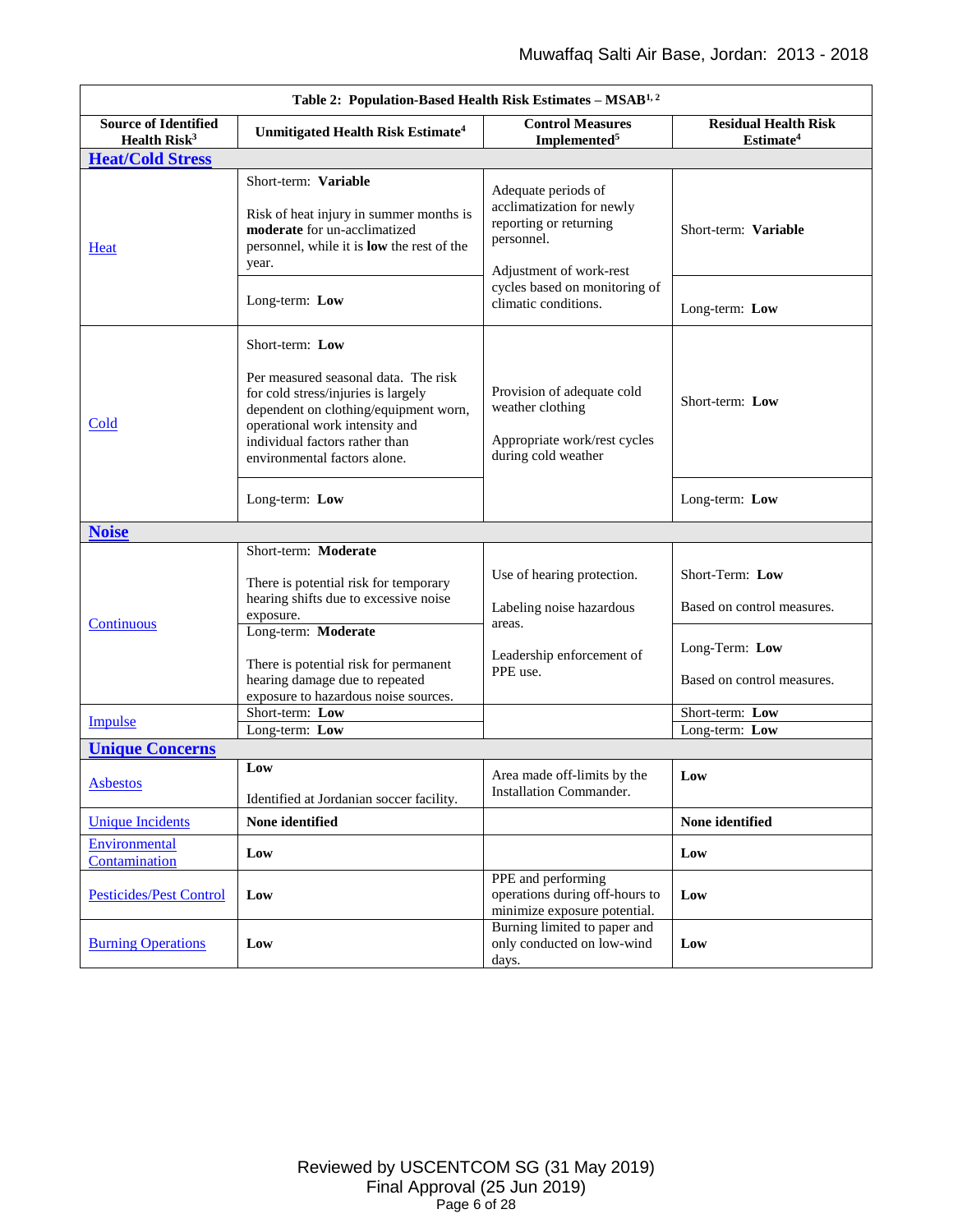# **POEMS Table 2: Population-Based Health Risk Estimates – MSAB, Jordan**

<sup>1</sup> This Summary Table provides a qualitative estimate of population-based short-and long-term health risks associated with the occupational and environment conditions at MSAB and other locations frequented by U.S. military personnel in the immediate vicinity of MSAB, Jordan. It does not represent an individual exposure profile. Actual individual exposures and health effects depend on many variables. For example, while a chemical may be present in the environment, if a person does not inhale, ingest, or contact a specific dose of the chemical for adequate duration and frequency, then there may be no health risk. Alternatively, a person at a specific location may experience a unique exposure, such as a burn pit, which could result in a significant individual exposure. Any such person seeking medical care should have their specific conditions of exposure documented on Form SF600.

<sup>2</sup> This assessment is based on specific environmental sampling data and reports obtained from January 2013 through January 2017. Sampling locations are assumed to be representative of exposure points for the base population, but may not reflect all the fluctuations in environmental quality or capture unique exposure incidents.

<sup>3</sup>This Summary Table is organized by major categories of identified sources of health risk. It only lists those sub-categories specifically identified and addressed at MSAB. The health risks are presented as Low, Moderate, High or Extremely High for both acute and chronic health effects. The risk level is based on an assessment of both the potential severity of the health effects that could be caused and probability that exposure would occur at a level to produce such health effects. Details can be obtained from the USA Public Health Center. More detailed descriptions of OEH exposures that were evaluated are discussed in the following sections of this report.

<sup>4</sup>Risks in this Summary Table are based on quantitative surveillance thresholds (e.g. review of disease surveillance data) or screening levels (e.g. Military Exposure Guidelines (MEGs) for chemicals*).* Some previous assessment reports may provide slightly inconsistent risk estimates because quantitative criteria such as MEGs may have changed since the samples were originally evaluated and/or because this assessment makes use of all historic site data while previous reports may have only been based on a few samples.

<sup>5</sup> All OEH risk estimates represent residual risk after accounting for preventive controls in place. Occupational exposures and exposures to endemic diseases are greatly reduced by preventive measures in place. For environmental exposures related to airborne dust, there are limited preventive measures available and available measures have little efficacy in reducing exposure to ambient conditions.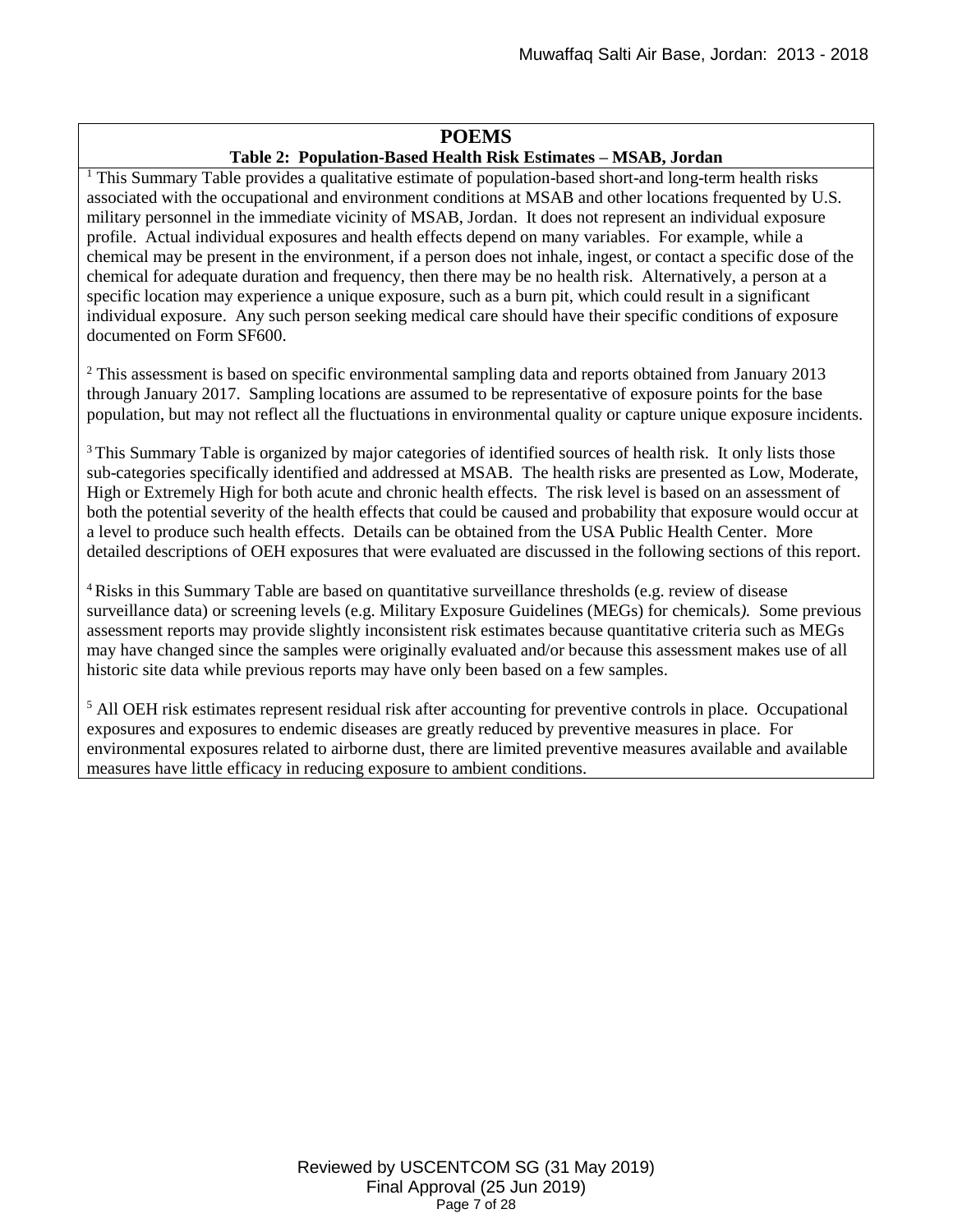# 1 Discussion of Health Risks at MSAB, Jordan by Source

The following sections provide additional information about the OEH conditions summarized above. All risk assessments were performed using the methodology described in the US Army Public Health Command Technical Guide 230, *Environmental Health Risk Assessment and Chemical Exposure Guidelines for Deployed Military Personnel* (USAPHC TG 230). All OEH risk estimates represent residual risk after accounting for controls measures in place. Occupational exposures and exposures to endemic diseases are greatly reduced by preventive measures. For environmental exposures related to airborne dust, there are limited preventive measures available, and available measures have little efficacy in reducing exposure to ambient conditions.

# <span id="page-7-0"></span>[Table 2](#page-2-0) 2 Air 2.1 Area-Specific Sources Identified

MSAB is situated in a dusty, semi-arid desert environment. Inhalational exposure to high levels of ambient dust and particulate matter, such as during high winds or dust storms, may result in mild to more serious short-term health effects (e.g., eye, nose or throat and lung irritation) in some personnel. Additionally, certain subgroups of deployed Service Members (e.g., those with pre-existing asthma/cardio pulmonary conditions) are at greatest risk of developing notable health effects.

MSAB's hot, dry climate results in very dusty conditions throughout the year. During the spring each year, Jordan is affected by Khamaseen dust cyclones from the North African Sahara. The days of notable sandstorms at MSAB were during seasonal changes. The Khamaseen dust over Jordan (to include in Azraq, Jordan) has been analyzed and found to be mostly subrounded to subangular and generally between 5 and 20 microns in size (based on research published by the University of Jordan). The dust samples were found to be composed of calcite, quartz, dolomite, feldspars and clay minerals. Calcite and quartz were the major constituents. Traces of Chromium, Manganese, Nickel, and Lead have been found in PM samples collected by USAF personnel, but did not exceed any of the respective 14 day or 1 year standards.

The sources that contribute significantly to air pollution are motor vehicles, oil refineries, open burning, mining and quarries. There is a small village about two miles away from MSAB. There were no industrial facilities present in the immediate vicinity of the MSAB. However, onsite electric power generation by numerous tactical generators (diesel and JP-8) located throughout the air base may have contributed air pollutants such as nitrogen oxide, carbon monoxide, hydrocarbons and particulates in their immediate vicinity. A burn barrel (January 2015 to July 2018) is used to dispose of personally identifiable information (PII) paper documents. Uniform burning had taken place but was halted IAW DODI 4715.19 in March 2015 and again in October 2016. Regular trash is removed by a local contracted agency.

# 2.2 Particulate Matter

Particulate matter (PM) is a complex mixture of extremely small particles suspended in the air. PM includes solid particles and liquid droplets emitted directly into the air by sources such as power plants, motor vehicles, aircraft, tactical generators, construction activities, fires, and natural windblown dust. PM can include sand, soil, metals, volatile organic compounds, allergens, and other compounds such as nitrates or sulfates that are formed by condensation or transformation of combustion exhaust. PM composition and particle size vary considerably depending on the source. Generally, particulate matter of health concern is divided into two fractions:  $PM_{10}$ , which includes coarse particles with a diameter of 10 micrometers or less (0.0004 inches or one-seventh the width of a human hair), and fine particles less than 2.5 micron  $(PM_{2.5})$ , which can reach the deepest regions of the lungs when inhaled. Exposure to excessive PM is linked to a variety of potential health effects.

<span id="page-7-1"></span>2.3 Particulate Matter, less than 10 microns  $(PM_{10})$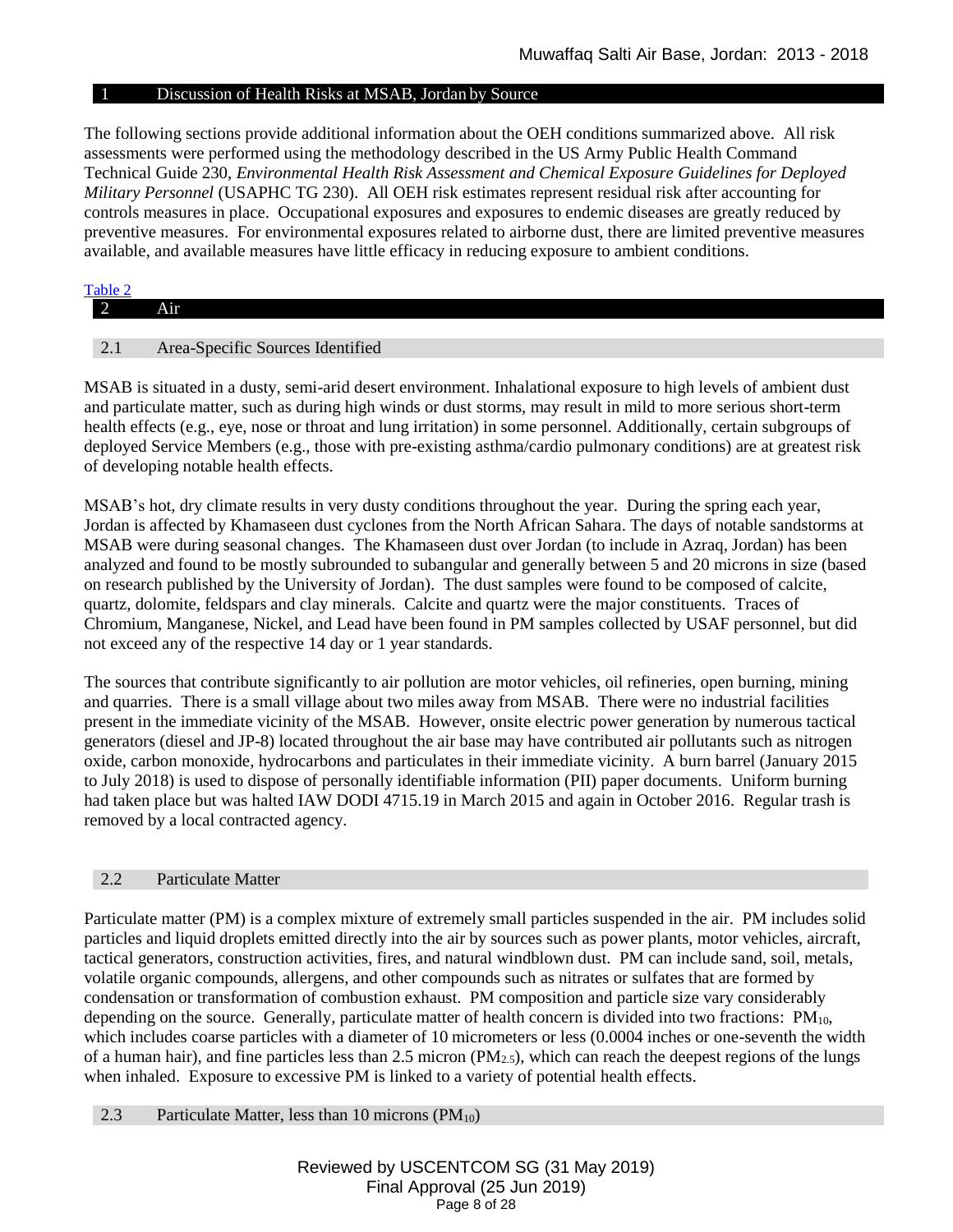# 2.3.1 Exposure Guidelines:

Short-term (24-hour)  $PM_{10}$  (mg/m<sup>3</sup>): Negligible MEG=0.250 Marginal MEG=0.420 Critical MEG=0.600

Long-term  $PM_{10}$  MEG (mg/m<sup>3</sup>): Not defined.

# 2.3.2 Sample data/Notes:

A total of two valid  $PM_{10}$  air samples were collected at MSAB in 2013. The range of 24-hour  $PM_{10}$ concentrations was  $0.072$  mg/m<sup>3</sup> –  $0.164$  mg/m<sup>3</sup> with an average concentration of  $0.118$  mg/m<sup>3</sup>. In the published scientific literature, ambient air samples collected near a quarry between Amman, Jordan and Zarqa, Jordan had an average  $PM_{10}$  concentration of 0.63 mg/m<sup>3</sup> in 2005 (Abu-Allaban et al., 2006). Personnel at MSAB may drive past quarries at times, but are not exposed to these extreme dust concentrations on a regular basis.

2.3.3 Short-term (acute) health risk for  $PM_{10}$ :

**Approach:** To assess acute risk associated with PM10, the peak concentrations were used to arrive at the acute risk. The peak concentration was intended to represent the worst exposure conditions. Both of the two available samples were below the 24-hour negligible MEG. Based on the two samples, the acute health risk is **low**.

### **Risk Summary**: **Low**

**Medical Implications**: At the low risk level, a small number of individuals may have experienced eye, nose, and throat irritation and sought medical attention assuming the levels detected during the limited sampling are representative of general environmental conditions. In most of these individuals, the symptoms would have been mild and temporary requiring no medical treatment. During periods when airborne dust concentrations were higher than those detected, more individuals may have been affected and the severity of symptoms increased. It is likely that more individuals may have sought medical attention with higher airborne dust concentrations. Symptoms associated with exposure to  $PM_{10}$  would be expected to resolve after exposure ceased. Health effects in persons with pre-existing health conditions (e.g., asthma, or cardiopulmonary diseases) may be exacerbated.

**Confidence in the Risk Assessment:** Confidence in the risk assessment is **low** based on the limited PM<sub>10</sub> air sampling data available. Since dust storms are known to occur in Jordan and around MSAB, the sampling results may not reflect the most acute risk.

2.3.4 Long-term (chronic) health risk for  $PM_{10}$ :

**Health guidelines are not defined for PM10**. The United States Environmental Protection Agency has retracted its long-term standard (NAAQS) for  $PM_{10}$  due to an inability to clearly link chronic health effects with  $PM_{10}$ exposures.

#### <span id="page-8-0"></span>2.4 Particulate Matter, less than 2.5 microns  $(PM_{2.5})$

2.4.1 Exposure Guidelines:

Short-term (24-hour)  $PM_{2.5}$  MEGs (mg/m3): Negligible MEG=0.065 Marginal MEG=0.250 Critical MEG=0.500

Long-term (1year)  $PM_{2.5}$  MEGs (mg/m3): Negligible MEG=0.015 Marginal MEG=0.065

2.4.2 Sample data/Notes:

Reviewed by USCENTCOM SG (31 May 2019) Final Approval (25 Jun 2019) Page 9 of 28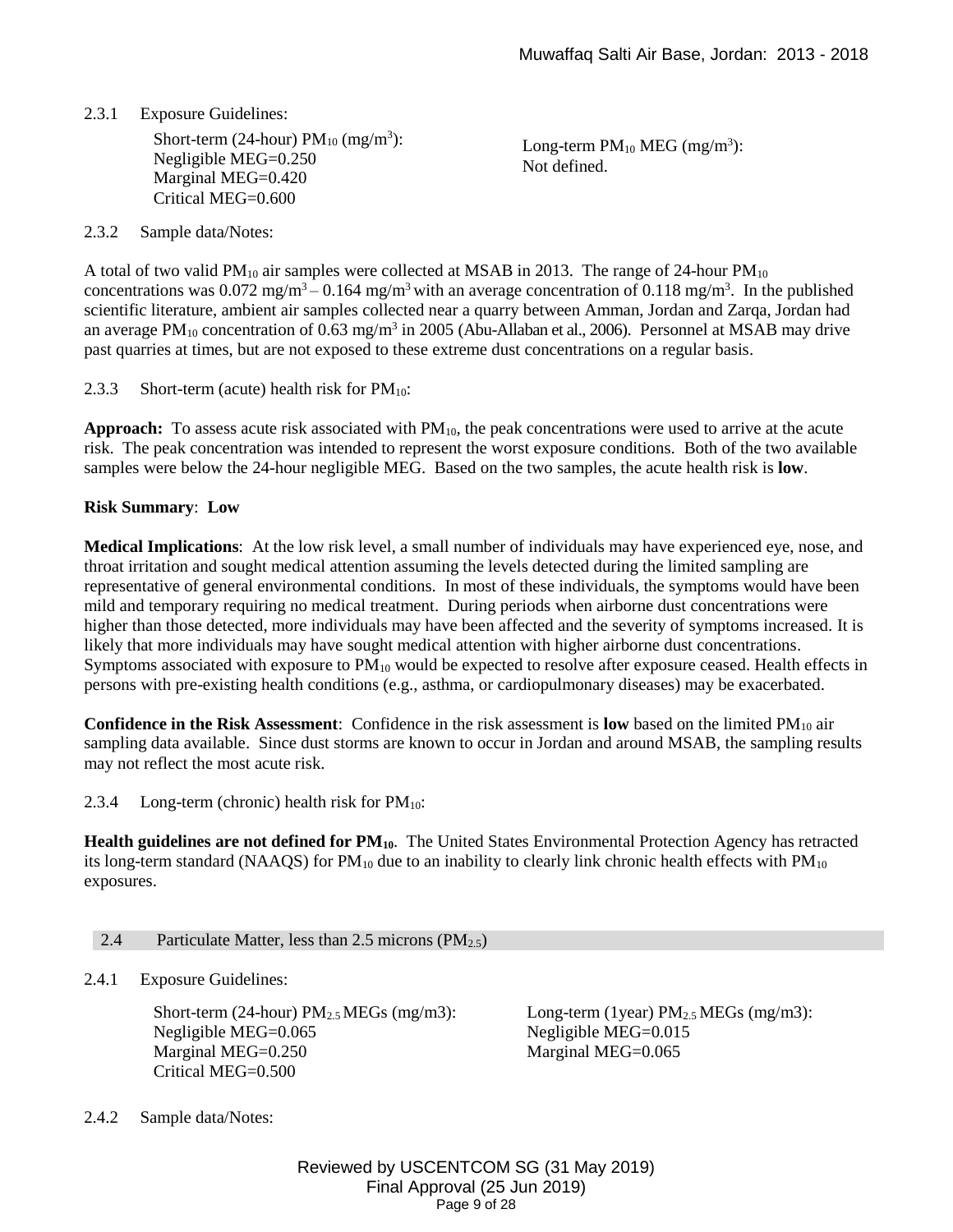From 2013 to 2016, 38 valid ambient air PM<sub>2.5</sub> samples were collected at MSAB. In 2013, the concentrations of 2 samples were  $0.034$  mg/m<sup>3</sup> –  $0.042$  mg/m<sup>3</sup> with an average concentration of 0.038 mg/m<sup>3</sup>. In 2014, the concentrations of two samples were 0.010 mg/m<sup>3</sup> and 0.048 mg/m<sup>3</sup> with an average PM<sub>2.5</sub> concentration of 0.029 mg/m<sup>3</sup>. In 2015, the range of concentrations from 21 samples was  $0.017 \text{ mg/m}^3$ — $0.700 \text{ mg/m}^3$  with an average concentration of 0.069 mg/m<sup>3</sup>. The sample with the highest concentration in 2015 was taken during a dust storm. In 2016, the concentrations of 10 samples were  $0.014 - 0.044$  mg/m<sup>3</sup> with an average PM<sub>2.5</sub> concentration of 0.026 mg/m<sup>3</sup>. The overall average concentration of  $PM_{2.5}$  was 0.053 mg/m<sup>3</sup>.

2.4.3 Short-term (acute) health risk for  $PM_{2.5}$ :

**Approach:** To assess acute risk associated with PM2.5, the peak concentrations were used to arrive at the acute risk. The peak concentration was intended to represent the worst exposure conditions. One sample in 2015, taken during a dust storm, was above the 24-hour Critical MEG. Of the other 37 samples taken at MSAB, 1 has been above the Marginal MEG of 0.250 mg/m<sup>3</sup> and 2 more were above the Negligible MEG of 0.065 mg/m<sup>3</sup>. 87% of samples analyzed were below the Negligible MEG.

# **Risk Summary: Moderate**

**Medical Implications**: Repeated exposures to airborne concentrations of PM<sub>2.5</sub> that carry a low to moderate long-term health risk may increase the probability for development of chronic health conditions in generally healthy troops. These conditions include reduced lung function, chronic bronchitis, chronic obstructive pulmonary disease (COPD), asthma, and certain cardiopulmonary diseases. Those with a history of asthma or pre-existing cardiopulmonary disease have a higher risk for exacerbating these chronic conditions. However, the risk for these chronic conditions is likely overstated for individuals who did not work outdoors 8-12 hours per day

**Confidence in the Risk Assessment:** Confidence in the risk assessment is **high** based on the amount of PM2.5 air sampling data and sampling during various weather conditions and times of year.

2.4.4 Long-term (chronic) health risk for  $PM_{2.5}$ :

**Approach**: For chronic health risk, it was assumed that the longest deployment lasted approximately twelve months. Three samples were over the long-term 1-year Marginal MEG of 0.065, however, the overall average of all 38 samples was 0.053 mg/m3, which is below the long-term MEG.

# **Risk Summary: Moderate**

Based on average  $PM_{2.5}$  sample concentration, as compared with the long-term 1-year Marginal MEG (0.065)  $mg/m<sup>3</sup>$ ), the long-term health risk assessment for PM<sub>2.5</sub> sample concentrations and the likelihood of exposure at these levels, health risk hazard is **moderate**.

**Medical Implications**: Repeated exposures to airborne concentrations of PM<sub>2.5</sub> that carry a low to moderate long-term health risk may increase the probability for development of chronic health conditions in generally healthy troops. These conditions include reduced lung function, chronic bronchitis, chronic obstructive pulmonary disease (COPD), asthma, and certain cardiopulmonary diseases. Those with a history of asthma or pre-existing cardiopulmonary disease have a higher risk for exacerbating these chronic conditions. However, the risk for these chronic conditions is likely overstated for individuals who did not work outdoors 8-12 hours per day.

**Confidence in the Risk Assessment:** Confidence in the risk assessment is **high** based on the amount of PM2.5 air sampling data and sampling during various weather conditions and times of year.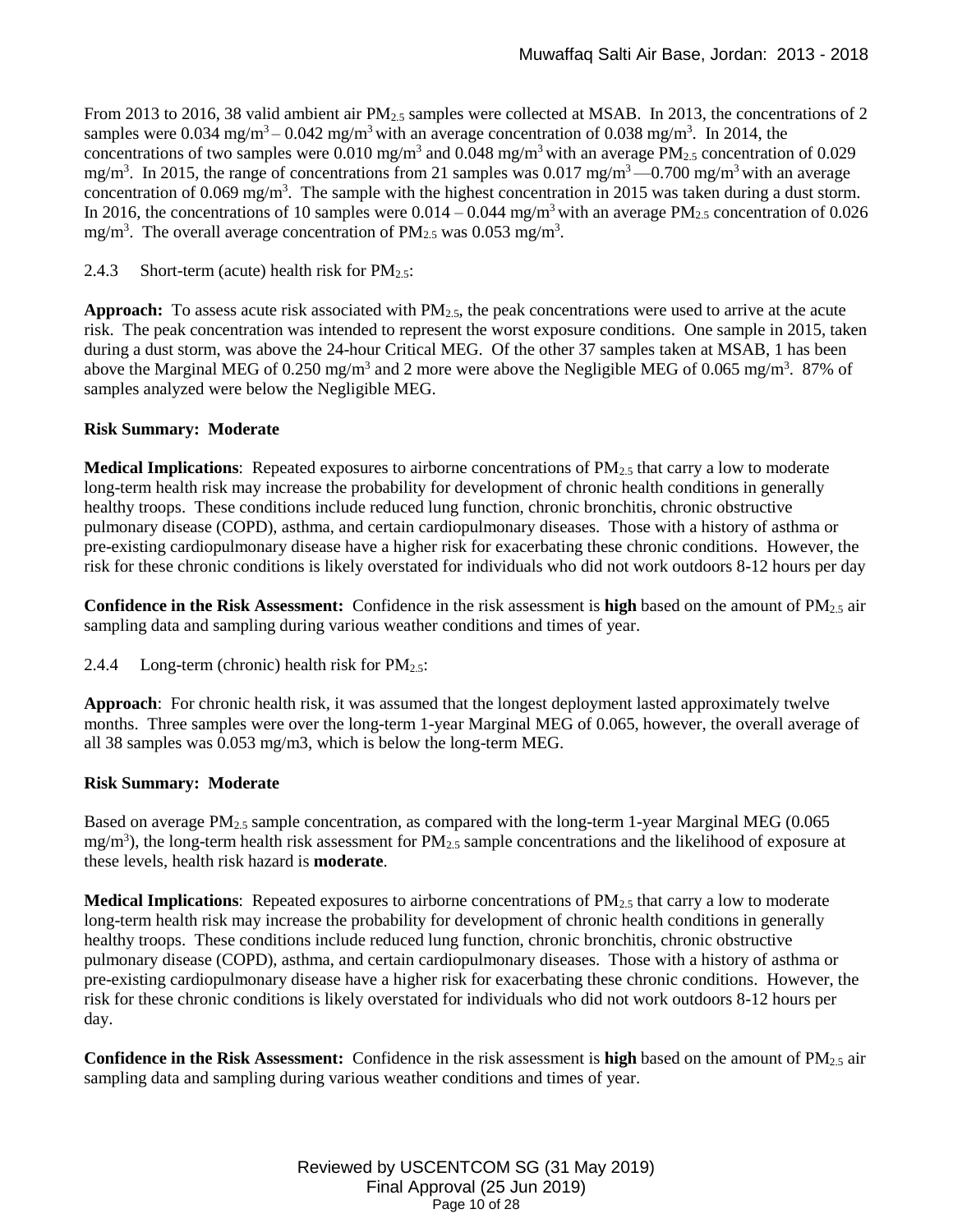# <span id="page-10-0"></span>2.5 Airborne Metals

### 2.5.1 Sample Data/Notes:

From 2013 through 2016, metals analysis was performed on 38 ambient air particulate matter samples (including PM<sub>10</sub> and PM<sub>2.5</sub>) collected at MSAB. No metals (i.e., antimony, arsenic, beryllium, cadmium, chromium, lead, manganese, nickel, vanadium, and zinc) were detected above their corresponding military exposure guidelines (MEGs). Chromium, lead, manganese and nickel were detected above the limit of quantification (LOQ).

# **Risk Summary: Low**

All metals detected were below their respective MEGs.

2.5.2 Short-term (acute) health risk:

No short-term health risk was identified based on available sampling data.

2.5.3 Long-term (chronic) health risk:

No long-term health risk was identified based on available sampling data.

**Confidence in the Risk Assessment:** Confidence in this risk assessment is **high** based on available sampling data. These metals would not be expected to be at high levels in the ambient air unless there was an industrial operation nearby causing the release of these metals.

- <span id="page-10-1"></span>2.6 Volatile Organic Compounds (VOC)
- 2.6.1 Sample Data/Notes:

From 2013- 2015, 12 valid air samples were collected at MSAB for VOC analysis. Two samples in December 2014 were positive for acrolein at 2.6  $\mu$ g/m<sup>3</sup> and 1.2  $\mu$ g/m<sup>3</sup>, which are above the 1-year Negligible MEG of 0.137  $\mu$ g/m<sup>3</sup>. One sample in September 2013 was positive for methylene chloride at 1065  $\mu$ g/m<sup>3</sup>, which is above the 1year Negligible MEG of 713  $\mu$ g/m<sup>3</sup>. All the other VOC results were below the MEGs.

Typically, most VOC sampling is either associated with a specific source or incident driven. Data of this type, especially when sparse sampling data exists, is generally not representative of exposure to an entire base population.

2.6.3 Short-term (acute) health risk of VOCs*:* 

# **Approach**:

For screening purposes, peak and average concentrations of all airborne VOCs detected were compared to their corresponding short-term, 1-hour MEGs. Short-term risk estimates based on the USAPHC TG 230 methodology are determined for any compound detected at a concentration greater than its 1-hour.

### **Risk Summary**: **Low**

No parameters exceeded the short-term MEGs.

**Medical Implications:** None expected at the concentration measured.

**Confidence in the Risk Assessment: Low** based on the number of samples taken, variability of results and the laboratory's limited capability to quantify some VOC compounds.

> Reviewed by USCENTCOM SG (31 May 2019) Final Approval (25 Jun 2019) Page 11 of 28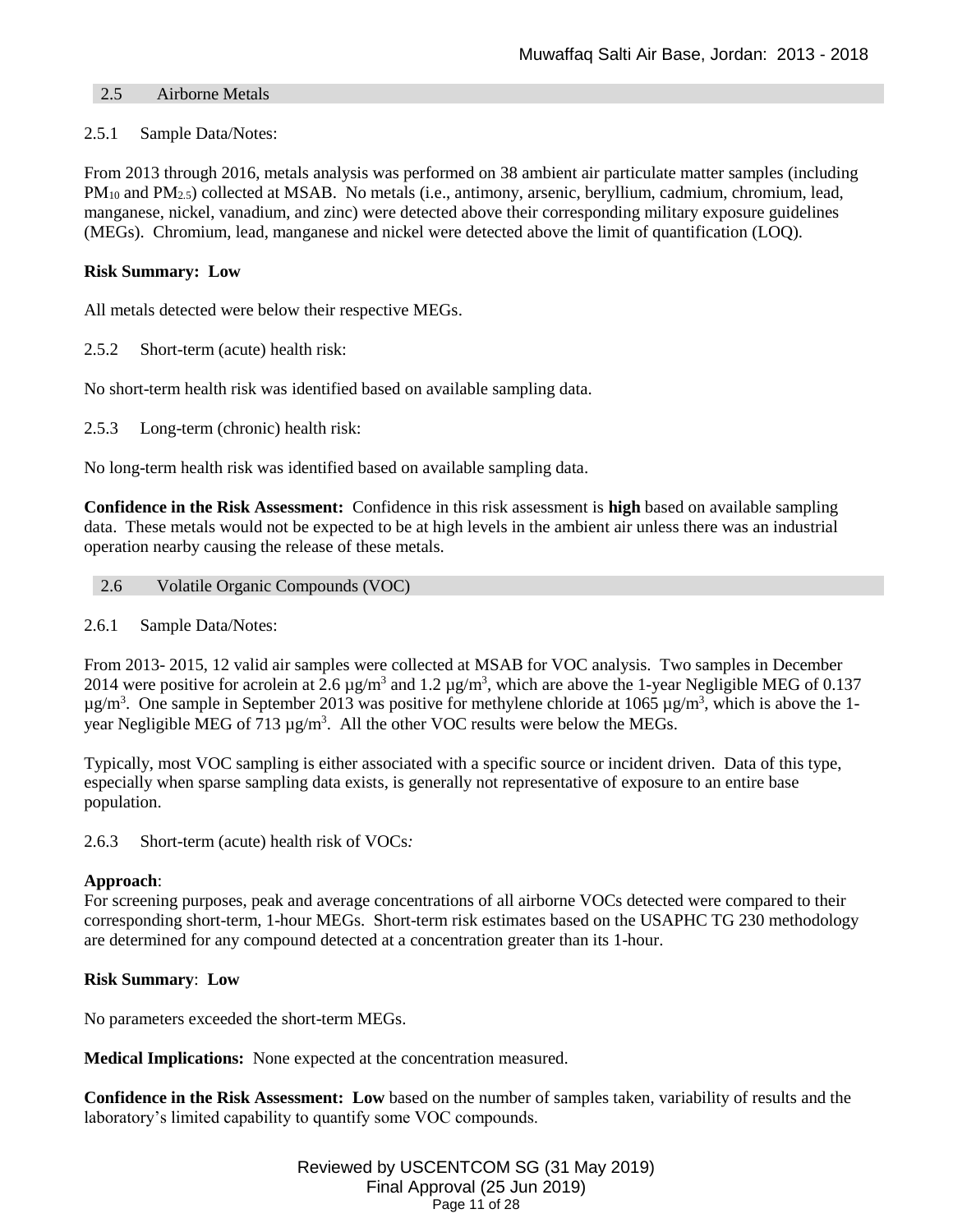2.6.4 Long-term (chronic) health risk of VOCs*:* 

# **Approach**:

For screening purposes, sample results for each detected VOC were compared with each of the corresponding long-term, 1-year MEGs as published in the USAPHC TG 230.

# **Risk Summary: Low**

The long-term health risk is low because there is no known source contributing to regular exposure. The risk of intermittent exposure at the concentrations detected is negligible. The sampled concentrations generally will not be representative of possible exposures to the entire base population. Rather they only represent the population residing or working in proximity to the sample location.

**Medical Implications:** Chronic effects would not be expected since there was no evidence to suggest that VOC exposures over the MEGs was a regular event. Animal studies have shown that breathing acrolein causes irritation to the nasal cavity, lowered breathing rate and damage to the lining of the lungs. Methylene chloride is a probable human carcinogen and mild exposure causes varying degrees of inebriation, headache, lightheadedness, weakness, irritability and nausea.

**Confidence in risk estimate**: **Moderate** based on the number of samples taken, variability of results and the laboratory's limited capability to quantify some VOC compounds.

<span id="page-11-0"></span>

| Table 2 |                                  |
|---------|----------------------------------|
|         | Soil                             |
|         |                                  |
| 3.1     | Site-Specific Sources Identified |

# 3.1.2 Sample Data/Notes*:*

Six soil samples from MSAB have been collected and analyzed in 2014 and 2015. Two samples were taken on the LSA, one at the Patriot Site and three by leaking underground RJAF fuel tanks near the LSA NW Expansion. All sample results were well below established MEGs.

The primary exposure pathways associated with soil are dermal contact and incidental ingestion. Individuals involved in construction, maintenance and post fire clean-up activities were at greatest potential for exposure to soil contaminants. These individuals comprise a relatively small proportion of the overall base population.

3.1.3 Short-term (acute) health risk for soil: Soil is not evaluated as a short-term (acute) risk.

3.1.4 Long-term (chronic) health risk for soil:

**Approach**: For long-term health risk, sample results were compared with each of the corresponding long-term MEGs. Long-term risk estimates were based on the probability of exposure to the concentrations detected.

**Risk Summary: Low** based on available data, as no samples are above the corresponding MEGs.

**Medical Implications:** None expected at the concentration measured.

**Confidence in risk estimate**: **Moderate** based on the number of samples collected and the consistency of results. Certain discrete locations may have elevated concentrations of soil contamination.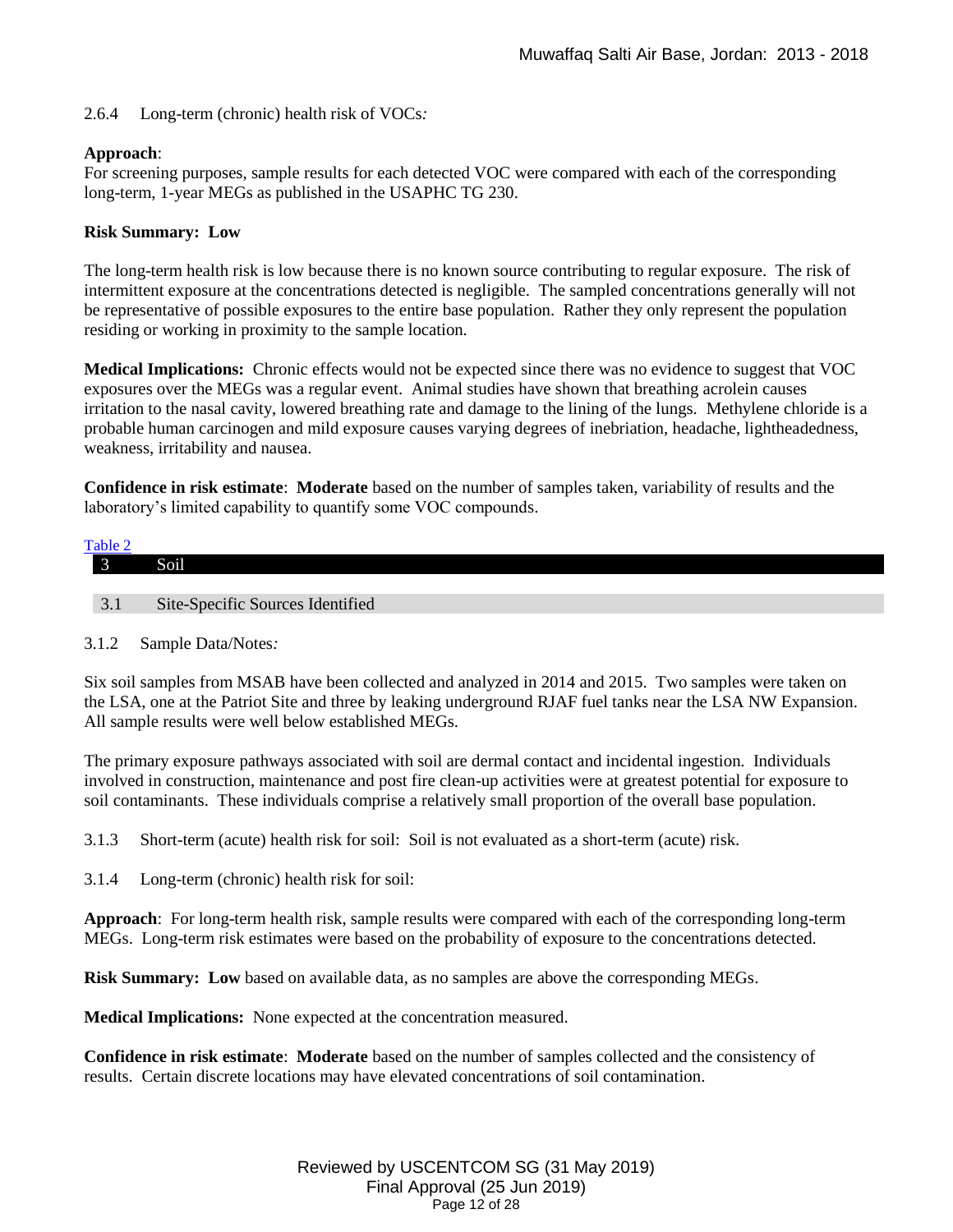# <span id="page-12-0"></span>4 Water

# 4.1 Site-Specific Sources Identified

Commercial bottled water constitutes the majority of water used for drinking and food preparation on MSAB. The water provided for non-drinking use comes from the Jordanian aquifer. The water is pumped by a Jordanian well to a storage reservoir, where it is then pumped to the LSA. This water supply was approved to be used for personal hygiene such as hand washing, showering, and laundering clothing, cleaning, and washing dishes. Prior to April 2014, the non-potable water was used for food preparation and a disinfectant was used for vegetable washing. As of June 2015, a chlorinator was installed to treat the non-potable water system. There is one Reverse Osmosis (RO) unit installed at MSAB and it provides potable water for the Green Beans Cafe. The nonpotable water system is not approved for consumption, brushing teeth or food preparation due to total dissolved solids (TDS) and Radium-226/228.

# <span id="page-12-1"></span>4.2 Consumed Water (Water for drinking or cooking consumption)

# 4.2.1 Sample Data/notes:

Bottled water from approved sources is used for the majority of drinking water at MSAB. Every lot that is received is tested for the presence of Total Coliforms and *E.coli* prior to distribution and consumption. Over 2013-2018, there has been two lots of water, in March 2014 and May 2018 that tested positive for Total Coliforms. All water from these lots were destroyed and the use of these manufacturers was discontinued.

Based on sampling results from October 2014, the Reverse Osmosis (RO) unit installed at the Green Beans Café effectively removes the Total Dissolved Solids (TDS) and radiologicals present in the non-potable water distribution system (see 4.3.1). TDS was measured to be 12 mg/L, gross alpha activity was 0.25 pCi/L and gross beta activity was 0.3 pCi/L. The next sample was taken on 31 August 2016. In this sample, TDS was measured to be 390 mg/L, gross alpha activity was 17 pCi/L and gross beta activity was 6.9 pCi/L. These radiological activities exceeded the military long-term potability standards. Use of the RO water was suspended until the unit was shown to be functional by direct TDS readings in November 2016. It is unknown at what point between October 2014 and August 2016 the RO unit's performance began to degrade. TDS monitoring since November 2016 has been incorporated into the routine monthly testing. None of the post-treatment TDS sampling for 2017 had levels above 500 mg/L which is the Environmental Protection Agency's limit for the general public. A treated water kit was collected 14 May 2018, TDS was measured to be 35 mg/L, gross alpha activity was 0.25 pCi/L and gross beta activity was 0.66 pCi/L, all below military LTP standards.

4.2.2 Short-term (acute) and long-term (chronic) health risk for drinking bottled water:

**Approach**: Health risk is from bacterial contamination is precluded by effective sampling and preventing the distribution of contaminated water.

**Risk Summary**: **Low.** All sampling since March 2014 has been negative for Total Coliform and *E. coli*. Procedures are in place to prevent the distribution of contaminated water. Although the Green Beans Café water was measured to exceed potability standards at one time, it is unlikely anyone consumed enough water to have a significant health impact.

**Medical Implications:** Health symptoms related to drinking or swallowing water contaminated with bacteria generally range from no ill effects to cramps and diarrhea (gastrointestinal distress). Coliform or other bacteria in drinking water will not necessarily make a person ill; however, if these organisms are present, other diseasecausing organisms may also be present. *E. coli* 0157: H7 has also been associated with drinking contaminated water and can cause intestinal illness. In very rare cases, it can cause hemolytic uremic syndrome, a serious kidney condition.

> Reviewed by USCENTCOM SG (31 May 2019) Final Approval (25 Jun 2019) Page 13 of 28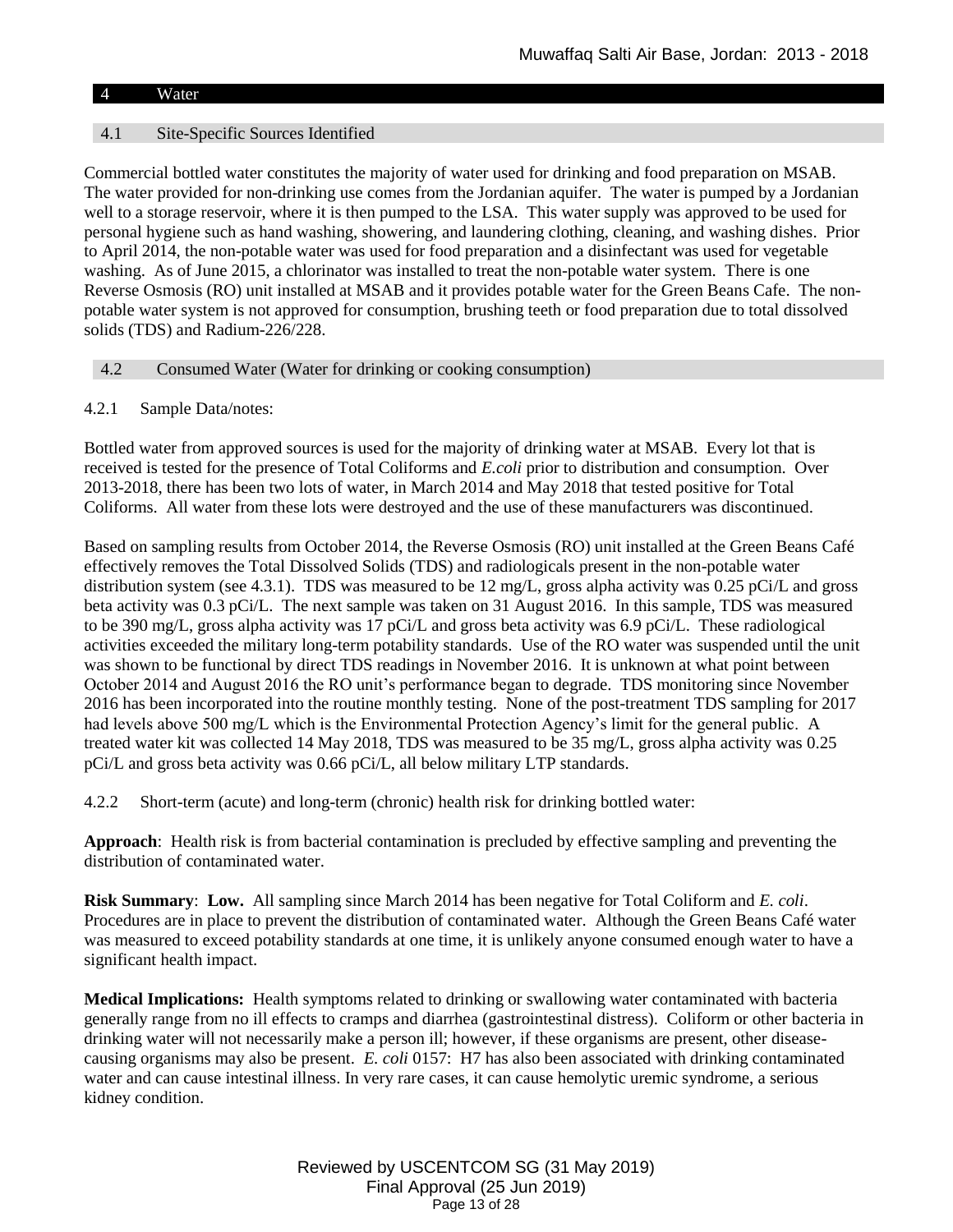**Confidence in the Risk Assessment:** Confidence in the risk assessment is **high** because of the number of samples for each lot. Also, US Army veterinary personnel performed regular audits of all bottled water suppliers to ensure consistency of quality.

# <span id="page-13-0"></span>4.3 Water for Non-Drinking/Other purposes

Non-potable water used for non-drinking purposes comes from a Royal Jordanian AF operated well. As of June 2015, all distribution water on the LSA is disinfected and used for personal hygiene and showering. Water at remote sites comes from the same source and is delivered by contractor. However, the contractor delivered water is inconsistently disinfected.

# 4.3.1 Sample Data/notes:

From July 2013-Present, non-potable water has been regularly sampled and tested for Total Coliform and *E. coli*. Samples were taken from points at the LSAs chlorine treated water system and the contract filled locations. Prior to the installation of the chlorination system, there were 15 samples from these non-potable sources that tested positive for total coliforms. The positive samples were from all over MSAB and happened in clusters. No positive results have been seen with proper chlorination. However, contractor delivered water at remote sites occasionally are positive for Total Coliform, once in 2016 at the Air Defense Artillery latrine and twice in 2017 at the Reaper Land latrine.

From 2014-2017, 25 samples were taken from the non-potable water system and source. The samples averaged 31 picocuries per liter (pCi/L) of gross alpha activity, exceeding the TB MED 577 military long-term potability standard of 15 pCi/L for gross alpha activity. The samples averaged 10.85 pCi/L for radium-226, exceeding the military long-term potability standard of 5 pCi/L for combined radium. The samples averaged 12.48 pCi/L for gross beta activity. Although the results for gross beta activity exceeded the drinking water screening criteria, gamma spectrometry analyzes for Bismuth-212, Bismuth-214, Cesium-137, Lead-212/214, and Polonium-210 did not indicate a specific hazard. Total Dissolved Solids averaged 556.25 mg/L and all samples exceeded the military long-term potability standard of 500 mg/L.

4.3.2 Short-term (acute) and long-term (chronic) health risks associated with water uses other than drinking:

**Approach:** In order to assess the health risk associated with water uses other than drinking, the following assumptions were made:

- Bottled water was used for cooking and drinking, and well water was used for personal hygiene purposes.
- The primary routes of exposure associated with the municipal water were dermal contact and incidental ingestion while conducting personal hygiene.
- MSAB residents ingest far less than two liters (during personal hygiene) of non-potable water per day. When showering, little to no water would be expected to be ingested, and the radiation dose absorbed by the skin is very small, equating to less than 1 millirem per year.

**Risk Summary:** Low –given the amount of non-potable water incidentally ingested, the amount of contaminants ingested is much less than the basis of the long-term potability standard. During 2013, the water was used for food preparation but there were no known illnesses attributed to this use. Bottled water was used for food preparation beginning in January 2014. The concentrations of alpha and beta activity would not be expected to cause a health effect based on the expected non-potable uses of the water. The alpha and beta radiation cannot penetrate the skin and contribute no dose when external to the body.

**Medical Implications:** None expected given the water uses and the concentrations measured.

**Confidence in the Risk Assessment**: **Moderate** - Confidence in the risk assessment is **Moderate** due to the number and consistency of samples and the inconsistent disinfection methods used for contractor-delivered water.

> Reviewed by USCENTCOM SG (31 May 2019) Final Approval (25 Jun 2019) Page 14 of 28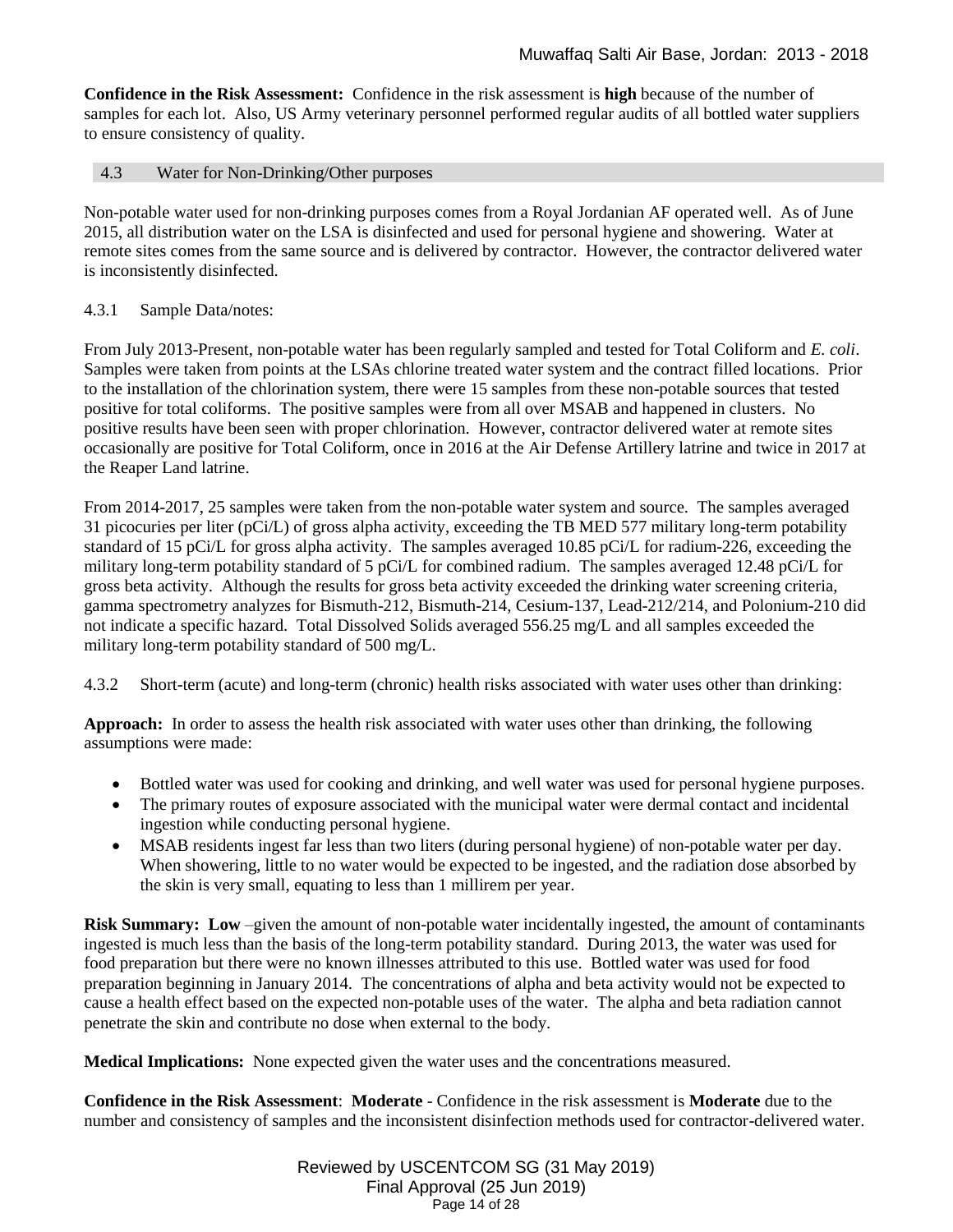### <span id="page-14-0"></span>5 Military Unique

### <span id="page-14-1"></span>5.1 Chemical Biological, Radiological Nuclear (CBRN) Weapons

There were no specific hazard sources or exposure incidents documented in the Defense Occupational and Environmental Health Readiness System (DOEHRS) or the Military Exposure Surveillance Library (MESL) during the period of this report.

# <span id="page-14-2"></span>5.2 Depleted Uranium (DU)

There were no specific hazard sources or exposure incidents documented in DOEHRS or the MESL during the period of this report.

### <span id="page-14-3"></span>5.3 Ionizing Radiation

The Nondestructive Inspection (NDI) shop performs x-ray inspections in an approved non-shielded location and are enrolled in the Thermoluminescent Dosimetry (TLD) program. Prior to 2016, NDI utilized the Royal Jordanian Air Force NDI facility. EMEDS personnel perform x-rays on patients intermittently. Explosive Ordnance Disposal (EOD) may perform munitions inspection utilizing a mobile x-ray tube. Security Forces personnel perform x-ray surveillance of vehicles using a VACIS GT system and/or a backscatter x-ray system as they are entering the vehicle search area. The VACIS GT system has an Army-licensed Cobalt-60 source. The operators are enrolled in the TLD program.

5.3.1 Short and long-term health risks: **Low**. Procedures are in place to maintain exposures as low as reasonable achievable.

**Medical Implications:** No health effects are anticipated if personnel continue to use time, distance and shielding controls.

**Confidence in the Risk Assessment**: Confidence in this risk characterization is **high**.

#### <span id="page-14-4"></span>5.4 Non-Ionizing Radiation

MSAB has various sources of non-ionizing radiation, both electromagnetic frequency (EMF) radiation and laser radiation. EMF sources include aircraft radar, antennas, and satellite dishes. Hazardous lasers include aircraft targeting lasers, Security Forces IR aiming lasers, and industrial use lasers.

5.4.1 Short and long-term health risks: **Moderate** based on available information. The parameters of the EMF sources have been reviewed, and a hazard distance has been calculated for them. Hazard distances for most significant EMF sources have been verified with survey instruments. Laser use and controls have been evaluated. The laser bore sighting of the MQ-1 and MQ-9 lasers pose significant health risks. Controls were re-engineered and implemented between February and July 2018 to provide adequate protection for personnel working in the area.

**Medical Implications:** Exposure to very high EMF radiation intensities can result in heating of biological tissue and an increase in body temperature. Tissue damage in humans could occur during exposure to high radiation levels because of the body's inability to cope with or dissipate the excessive heat that could be generated. The eyes are particularly vulnerable to heating because of the relative lack of available blood flow to dissipate the excess heat load. Exposure to high laser radiation intensities can result in burns to the skin and eyes. Damage to the eyes can result in permanent partial or complete loss of eye sight or the formation of cataracts.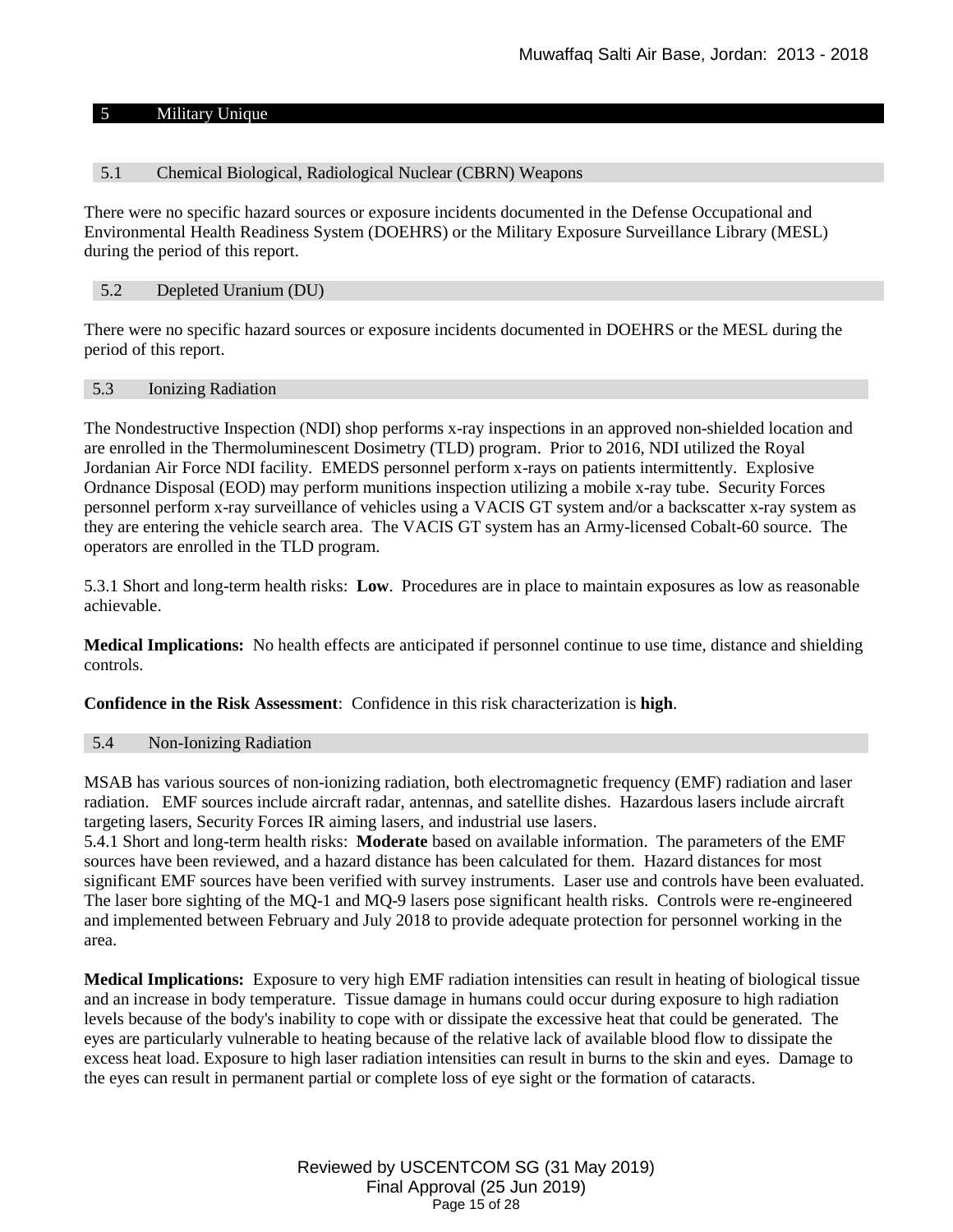**Confidence in the Risk Assessment**: **Moderate**. Assessments and surveys of the hazard distances for the various antennas have been conducted. The hazard distances range from 302 feet to near zero feet away from the antennas. Administrative and engineering controls have been implemented for laser radiation. Due to the use of hazard distances and other administrative controls, the risk of over-exposure is Moderate.

| Table 2 |                         |  |  |
|---------|-------------------------|--|--|
| $\circ$ | <b>Endemic Diseases</b> |  |  |

#### <span id="page-15-0"></span>6.1 Sample Data/notes:

# **The assessed risk for endemic diseases addressed below represents the residual risk that exists in the presence of preventive measures.**

Department of Defense Directive 6490.02 series, Comprehensive Health Surveillance, establishes policy for routine health surveillance of all DoD personnel throughout their military service.

The Armed Forces Health Surveillance Center (AFHSC) maintains archives of medical event reports for all Services.

Jordan medical event reports did not identify specific locations within the country, nor did they describe the probable site of the exposure; therefore, epidemiological analysis of medical event data was limited to the country level.

Endemic diseases present in Jordan were assessed by referring to the World Health Organization's Jordan Communicable Disease Profile and the "Destinations" section of the Centers for Disease Control and Prevention (CDC) Travelers' Health website, http: //wwwnc.cdc.gov/travel/destinations/clinician/none/Jordan. In addition, TRAVAX and the National Center for Medical Intelligence were also used to identify endemic diseases.

Where effective vaccines, such as those for Hepatitis A and B, are in place, risk to individuals is effectively reduced to none and these endemic diseases were excluded from further assessment.

Reporting of medical events from deployed environments is inconsistent. Identified reports of endemic disease associated with deployment to Jordan are assumed not to represent all cases of reportable endemic disease events among service personnel deployed to Jordan.

### <span id="page-15-1"></span>6.2 Gastrointestinal Diseases

U.S. Service members have little or no immunity to the food and waterborne diseases present in Jordan. To prevent food and waterborne diseases among individuals deployed to Jordan, food and water are purchased from approved sources. Members are briefed on food safety precautions to be taken if local food and or water must be ingested. Food is prepared in facilities where there is public health oversight (certificate of sanitation, health screening of food service workers, periodic inspections, etc.). Due to the potential presence of disease causing organisms, as well as the high prevalence of improper food handling and preparation, local food and water were not approved for consumption. Viral gastroenteritis that is spread through contact or fomites (any inanimate object or substance capable of carrying infectious organisms) presents a recurrent risk due to a high rate of personnel turnover, and shared dining, berthing, bathroom facilities, and working spaces.

**Approach:** The health risk from gastrointestinal infections and endemic food and waterborne diseases to individuals deployed to Jordan during the period of this assessment was epidemiologically assessed based on the combination of identified endemic diseases, knowledge of preventive measures in place, review of medical event reports associated with deployment to Jordan, and review of military public health reports.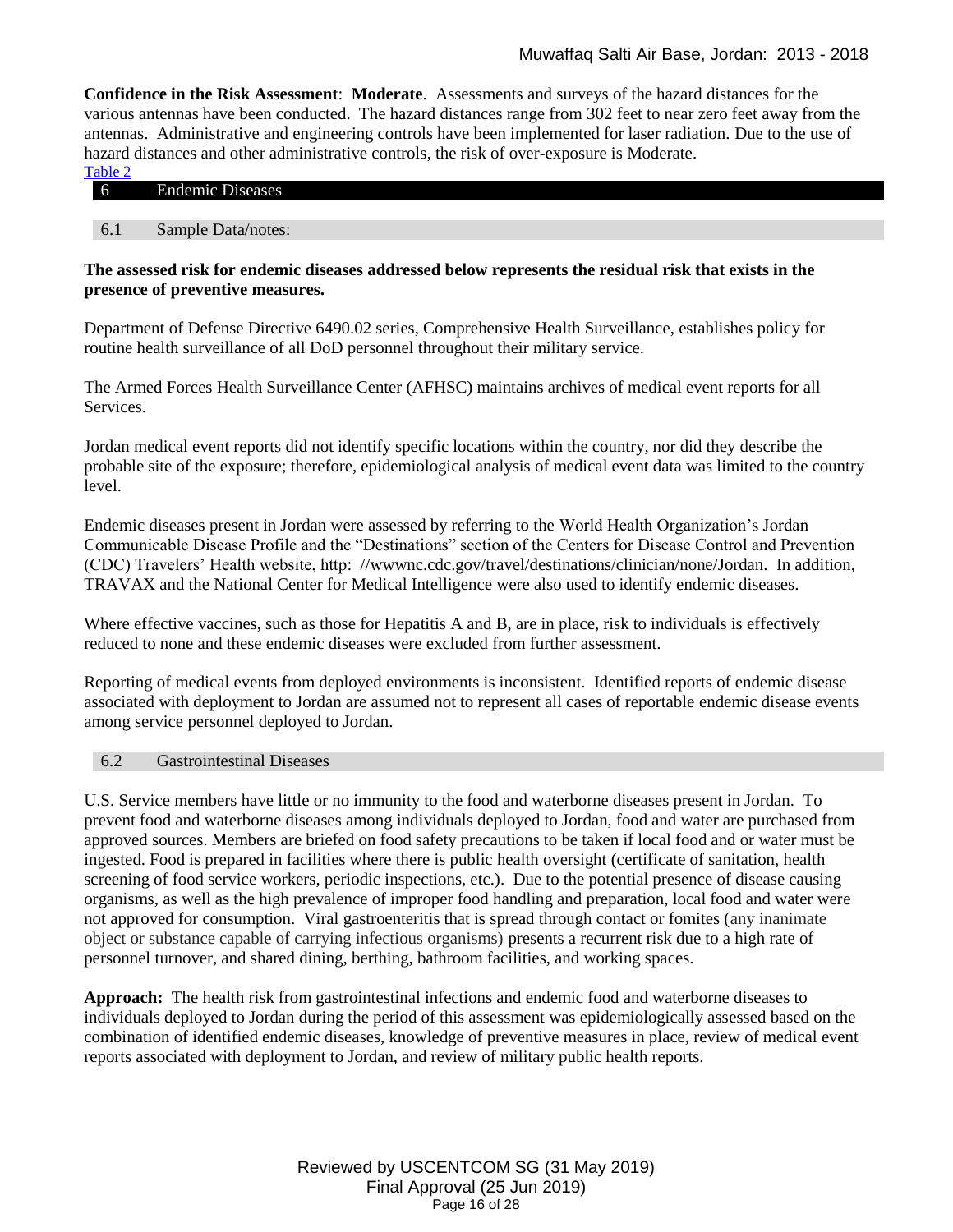# 6.2.1 Short -term health risks*:*

**Risk assessment:** The short-term risk associated with food borne and waterborne diseases in Jordan was **moderate** (bacterial or viral gastroenteritis, protozoal diarrhea, cholera, brucellosis, hepatitis E).

**Medical Implications**: Gastroenteritis, particularly from viral agents, can cause periodic outbreaks in spite of preventive measures. A small number of infections require greater than 72 hours convalescence and/or hospitalization.

**Confidence in the Risk Assessment: Moderate** Food and water borne diseases, especially those with short convalescence and lack of long-term health effects are often underreported for deployed military populations.

6.2.2 Long-term (chronic) health risks:

**Risk assessment:** Low for protozoal diarrhea and brucellosis, since illnesses are temporary in nature.

**Medical Implications**: Long-term health effects resulting from infection with food and waterborne diseases are rare.

**Confidence in the Risk Assessment: Moderate** Incidences of protozoal diarrhea and brucellosis in the postdeployment military population is known to be extremely rare.

#### <span id="page-16-0"></span>6.3 Arthropod Vector-Borne Diseases

The climate and ecological habitat found around MSAB are not conducive to large arthropod vector populations, such as mosquitoes, ticks and sand flies. Risk is higher in urban and other densely populated areas, or near where animals are kept.

**Approach:** The health risk for endemic vector-borne diseases to individuals deployed to Jordan during the period of this assessment was epidemiologically assessed based on the combination of identified endemic diseases, knowledge of preventive measures in place, review of medical event reports associated with deployment areas, and review of military public health reports.

6.3.1 Short-term (acute) health risks:

**Risk assessment:** Short-term risk for the vector-borne diseases sand-fly fever, West Nile Fever, Crimean-Congo hemorrhagic fever, tick-borne Rickettsioses, and visceral/cutaneous leishmaniosis was assessed to be **low**. Individuals who deploy from MSAB, and/or supported base camps, to urban or rural outlying areas may experience increased short-term risk. There have been no reported cases from personnel deployed in Jordan. There is no current risk of malaria in Jordan.

**Medical Implications:** Sand-fly fever, West Nile Fever, Crimean-Congo hemorrhagic fever, tick-borne Rickettsioses, typhus, and plague present in Jordan have fairly short incubation periods ranging from days to weeks. Any of these diseases would initially present as acute fever and malaise, some accompanied by rash, and would lead to acute, sometimes severe illness. Visceral leishmaniosis, while assessed as present, is extremely rare and can have an incubation period from 10 days to 6 months. Cutaneous leishmaniosis typically presents as skin lesions, single or multiple, that start as a papule and enlarge into an ulcer.

**Confidence in the Risk Assessment:** Confidence in the risk assessment is **high** given the low populations of vectors and absence of diagnosed cases.

6.3.2 Long-term (chronic) health risks: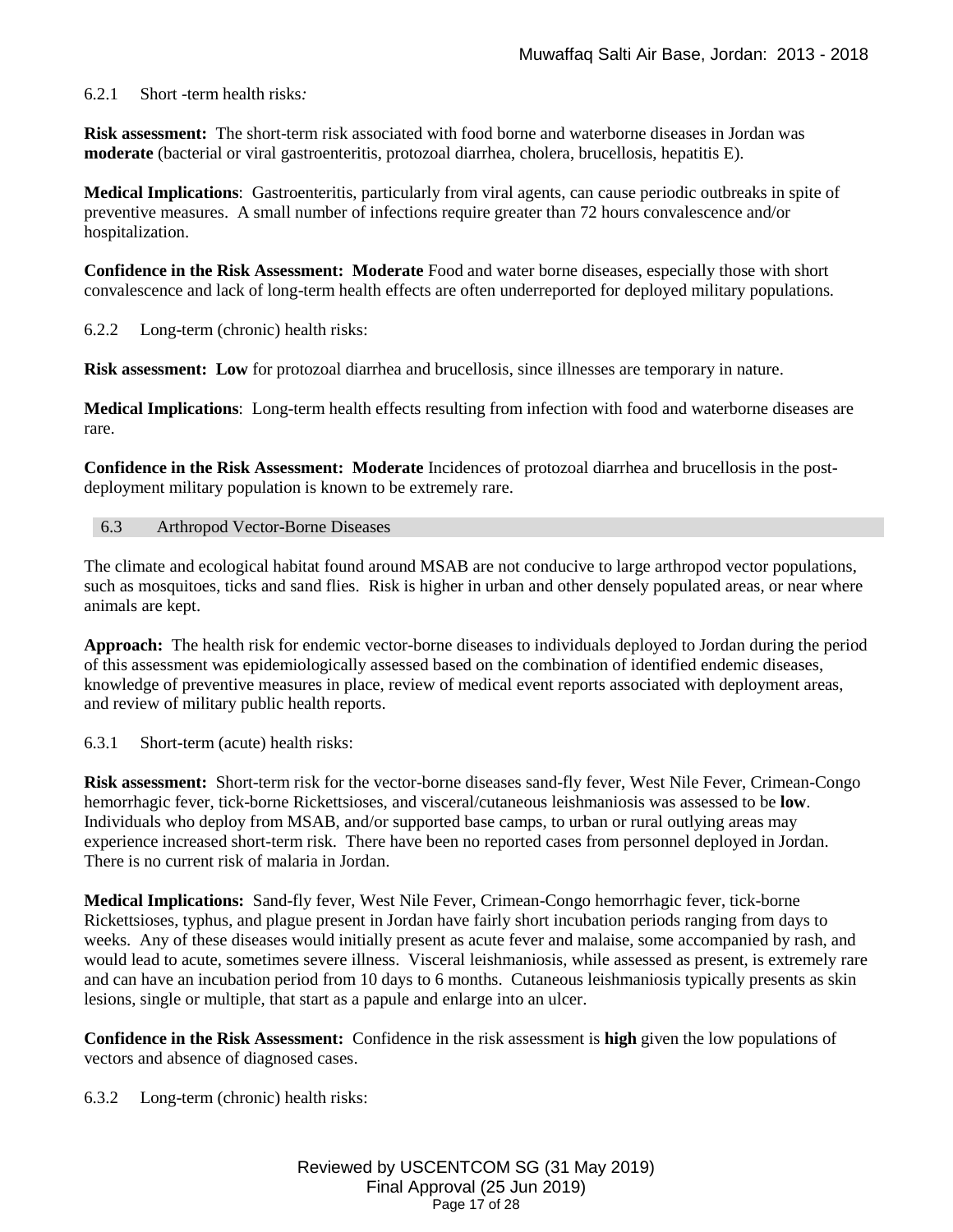**Risk assessment: Low** for the long-term risk for arthropod vector-borne diseases**.** Incidence of visceral leishmaniosis in the post deployment military population is known to be low. Cases of cutaneous leishmaniosis were detected and treated post deployment. The military medical community was aware of the presence of leishmaniosis in Jordan, and skin lesions in individuals with a history of time spent in Jordan were/are evaluated with that in mind.

**Medical Implications:** Both visceral and cutaneous leishmaniosis may have extended incubation periods, ranging from 1 week to 6 months. Although rare, it is possible to be infected during deployment, but not to have clinically evident disease until redeployed. Leishmaniosis should be considered in the differential diagnosis for any unusual skin lesions, or chronic, systemic disease.

**Confidence in the Risk Assessment:** Confidence in the risk assessment is **Moderate** due to lack of data available on the post deployment incidents.

# <span id="page-17-0"></span>6.4 Water Contact Diseases

Operations or activities that involve extensive fresh water contact may result in individuals being exposed to leptospirosis. The occurrence of flooding after heavy rainfall facilitates the spread of leptospirosis because, as water saturates the environment, leptospirosis present in the soil pass directly into surface waters. Activities such as wading or swimming in fresh water sources may result in exposures to enteric diseases such as diarrhea and hepatitis via incidental ingestion of water. Prolonged water contact also may lead to the development of a variety of skin conditions, such as bacterial or fungal dermatitis. Elimination of standing, and/or open, bodies of fresh water protects against the spread of water contact diseases.

**Approach:** The health risk for endemic water contact diseases to individuals deployed to Jordan during the period of this assessment was epidemiologically assessed based on the combination of identified endemic diseases, knowledge of preventive measures in place, review of medical event reports associated with deployment to Jordan, and review of military public health reports.

# 6.4.1 Short-term (acute) health risks:

**Risk assessment:** The short-term risk for leptospirosis and schistosomiasis was **low**. Personnel do have the potential to engage in recreational water activities but there have been no reported cases of leptospirosis or schistosomiasis from Jordan.

**Medical Implications:** Leptospirosis, which has an incubation period of 5-14 days, presents as an acute fever with nonspecific symptoms that last for 1 week to several months. Schistosomiasis is a febrile illness that has in incubation period of 14 to 42 days, and in severe cases, can require hospitalization and convalescence for 7 days.

**Confidence in the Risk Assessment: High.** No reported cases of water contact diseases were identified from Jordan during the assessment period.

6.4.2 Long-term (chronic) health risks: No long-term health risk was identified.

#### <span id="page-17-1"></span>6.5 Respiratory Diseases

U.S. military populations living and working in close-quarter conditions were at risk for substantial person-toperson spread of respiratory virus infections such as the common cold and influenza. Primary exposure pathways for tuberculosis include prolonged close contact (generally several hours per day for greater than three days per week in a closed space) with the local population or third country national contractors. U.S. personnel who remained on base had limited to no contact with the local population, and local and third country national workers/contractors were required to complete health screening prior to employment. Meningococcal meningitis should also be considered in close quarters.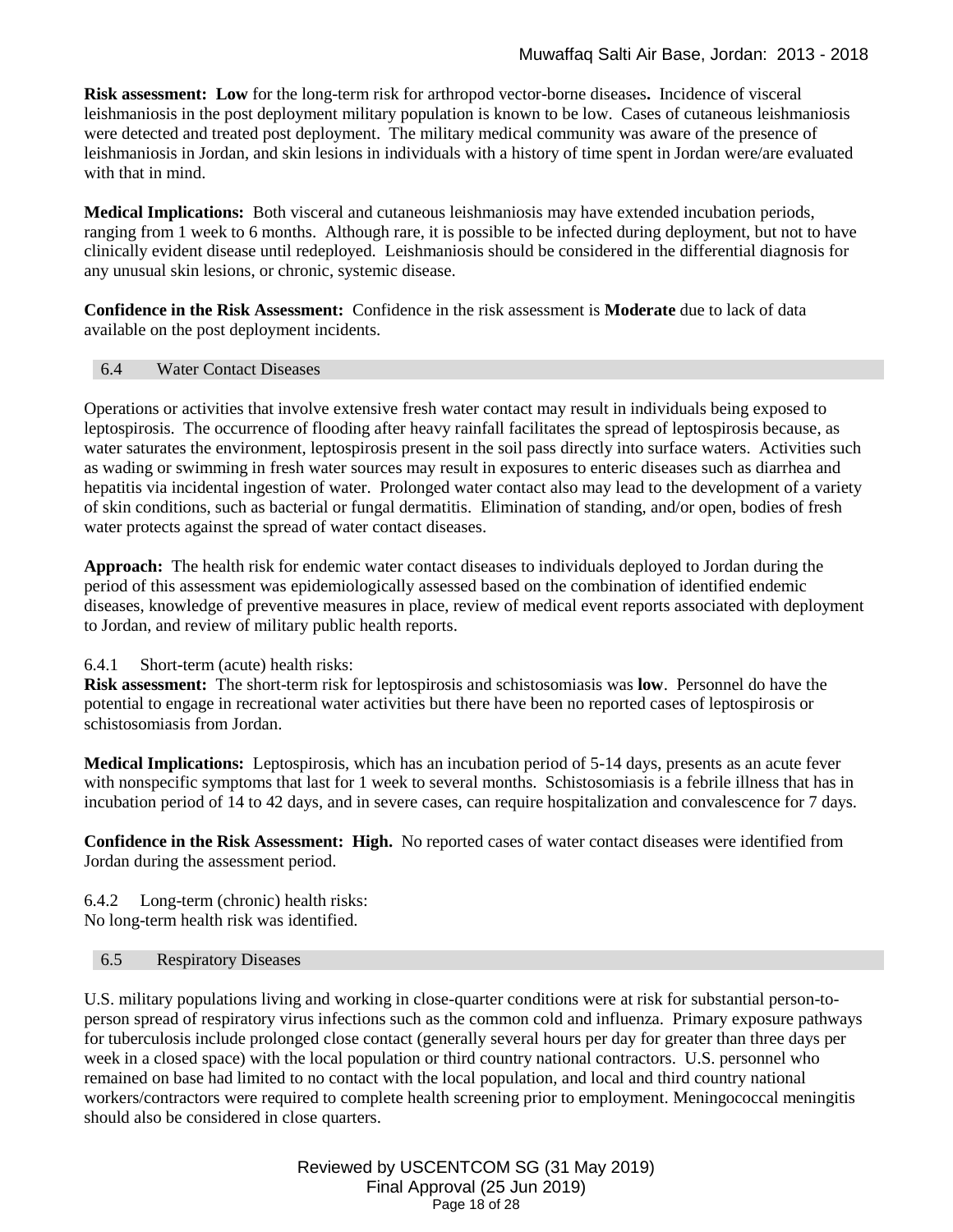**Approach:** The health risk for respiratory diseases to individuals deployed to Jordan during the period of this assessment was epidemiologically assessed based on the combination of identified endemic diseases, knowledge of preventive measures in place, review of medical event reports associated with deployment to Jordan, and review of military public health reports.

6.5.1 Short-term (acute) health risks:

**Risk assessment:** The short-term risk for upper respiratory infections was **low.** Risk due to a high rate of personnel turnover, shared dining, berthing, recreational facilities, and working spaces is not substantially different than that expected in similar settings within the United States. Middle Eastern Respiratory Syndrome Coronavirus (MERS-CoV) is endemic in the Middle East and present in Jordan.

The short-term risk for tuberculosis and MERS-CoV was **low.** Most cases of MERS-CoV are healthcare associated and occur among healthcare workers in civilian medical facilities.

**Medical Implications:** Upper respiratory infections, particularly from viral agents, can cause periodic outbreaks in spite of preventive measures. A small proportion of infections may require greater than 72 hours convalescence and/or hospitalization.

Symptoms of tuberculosis, including fever, weight loss, night sweats and cough, typically start within 1-6 months of infection. The lifetime risk for tuberculosis after becoming infected is 5-10%; half of this risk occurs in the first two years following infection.

Most people infected with MERS-CoV developed severe acute respiratory illness, including fever, cough, and shortness of breath.

**Confidence in the Risk Assessment: Moderate.** Upper respiratory infections, especially those with short convalescence and lack of long-term health effects are not reportable for deployed military populations. Tuberculosis prevalence in the local population is low/un- assessed. No reports of tuberculosis were identified for individuals deployed to Jordan during the assessment period.

6.5.2 Long-term (chronic) health risks:

**Risk assessment:** The long-term risk for tuberculosis was **low**.

**Medical Implications**: Symptoms of tuberculosis can be delayed by two or more years following infection. Tuberculosis should be considered in assessing symptoms of fever accompanied by night sweats and cough.

**Confidence in the Risk Assessment: High.** Prevalence of tuberculosis in the local population is widespread, but prevalence of tuberculosis in the post deployment military population is known to be extremely low.

<span id="page-18-0"></span>6.6 Animal-Contact Diseases

Animals in Jordan were not routinely vaccinated against vaccine preventable diseases such as rabies or anthrax. Q-fever, anthrax, avian influenza, and rabies are known to be present in Jordan. Exposure to animals, and/or locations where animals were kept (stray dogs/cats, camels, birds, barnyards, poultry houses, slaughter houses), were the primary infection sources for all these diseases, and avoidance of companion and farm animal contacts was the primary prevention strategy. Preventive measures in place include anthrax vaccination, which is effective in preventing both cutaneous and inhalation anthrax, and rabies post exposure prophylaxis, which is effective for preventing onset of rabies in exposed individuals, and avoidance of close contact to prevent exposure to MERS-CoV (camels) and avian influenza (birds and poultry).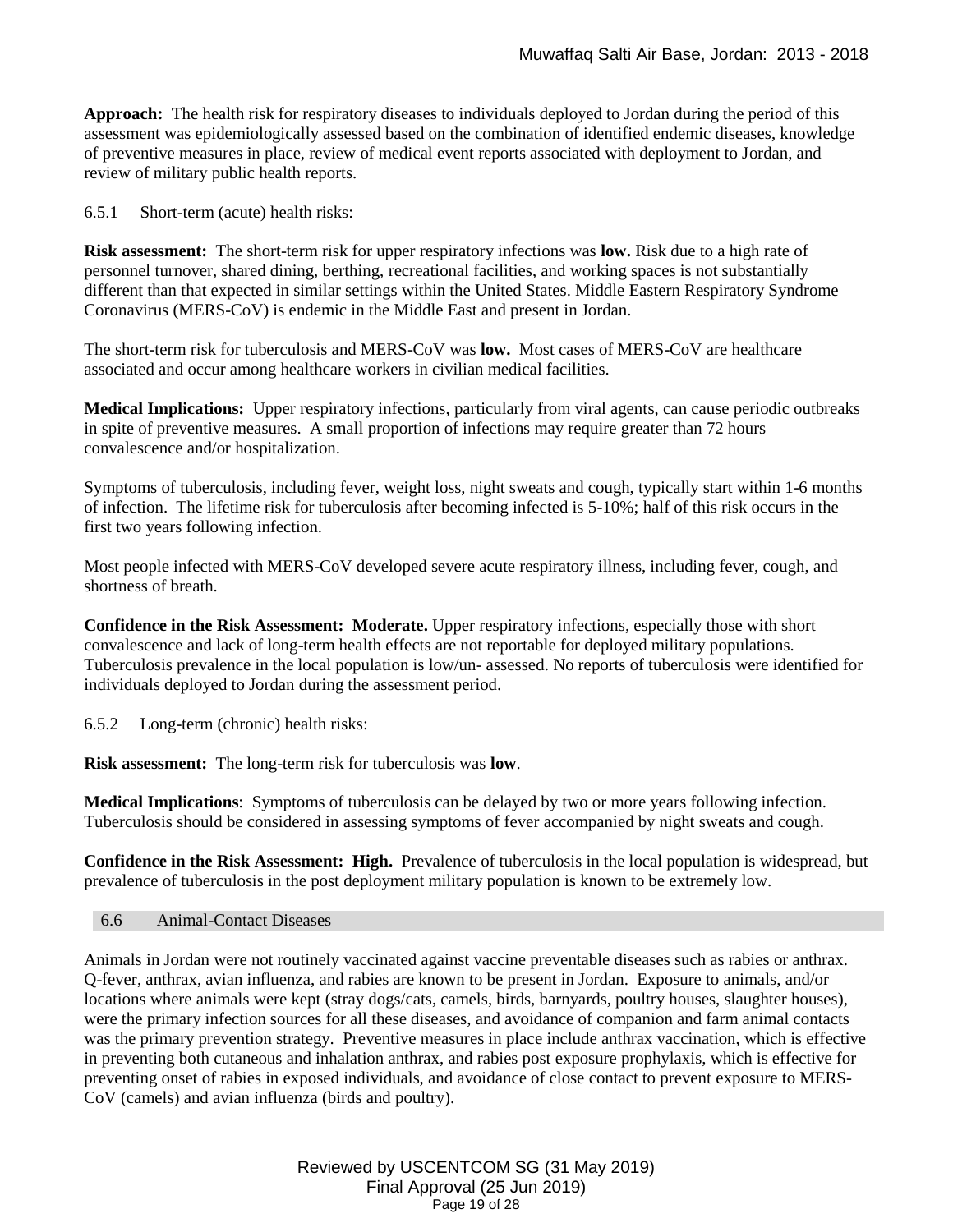**Approach:** The health risk for endemic animal contact diseases to individuals deployed to Jordan during the period of this assessment was epidemiologically assessed based on the combination of identified endemic diseases, knowledge of preventive measures in place, review of medical event reports associated with deployment to Jordan, and review of military public health reports.

6.6.1 Short-term (acute) health risks:

**Risk assessment:** The short-term risk for anthrax (naturally acquired), avian influenza (H5N1), rabies and Qfever was **low**.

**Medical Implications:** Naturally occurring anthrax (non-weaponized) is an acute disease that usually affects the skin, while inhalation anthrax has mild and non-specific initial symptoms among unimmunized individuals.

Symptoms of acute Q-fever, which may present one week to greater than one month after exposure, include fever, chills and weakness.

Rabies presents as an acute, viral encephalomyelitis and is almost invariably fatal if untreated.

Most people infected with MERS-CoV developed severe acute respiratory illness, including fever, cough, and shortness of breath. Camels have tested positive for MERS-CoV and are thought to be carriers of the virus. As a precaution, personnel are instructed to avoid any close contact with camels.

Cases of avian influenza (H5N1) in Jordan are extremely rare and have only been reported in poultry.

### **Confidence in the Risk Assessment: High**.

6.6.2 Long-term (chronic) health risks:

**Risk assessment:** The long-term risk for Q-fever and rabies was **low**.

**Medical Implications**: Q-fever is generally an acute febrile disease. However, considerable variation in severity and duration may be seen; infections may be unapparent or present as a nonspecific undifferentiated febrile syndrome or as pneumonia. Q-fever should be considered in the differential diagnosis of an undifferentiated febrile syndrome when personnel mention a history of being near or in areas where animals were kept or had been kept.

The incubation period for rabies is typically 1–3 months, but may be more than one year in rare instances.

# **Confidence in the Risk Assessment: High.**

#### <span id="page-19-0"></span>7 Venomous Animals/Insects

The species listed below have home ranges that overlap the country of Jordan, and may present a health risk if encountered. Information was taken from US Army Public Health Command, Armed Forces Pest Management Board Living Hazards Database, and personal communication from previously deployed preventive medicine personnel. Little to no regional (within the country of Jordan) animal range information was available. The below list should not be considered all inclusive; other venomous scorpions and snakes may be present in the region. See Section 10 for more information about pesticides and pest control measures.

7.1 Short-term (acute) health risk:

7.1.1 Spiders: Numerous species of spiders are found in Jordan. The Black Widow Spider (*Latrodectus lugubris*) is the only known species whose bite presents a threat. Widow spider bites are mostly minor and even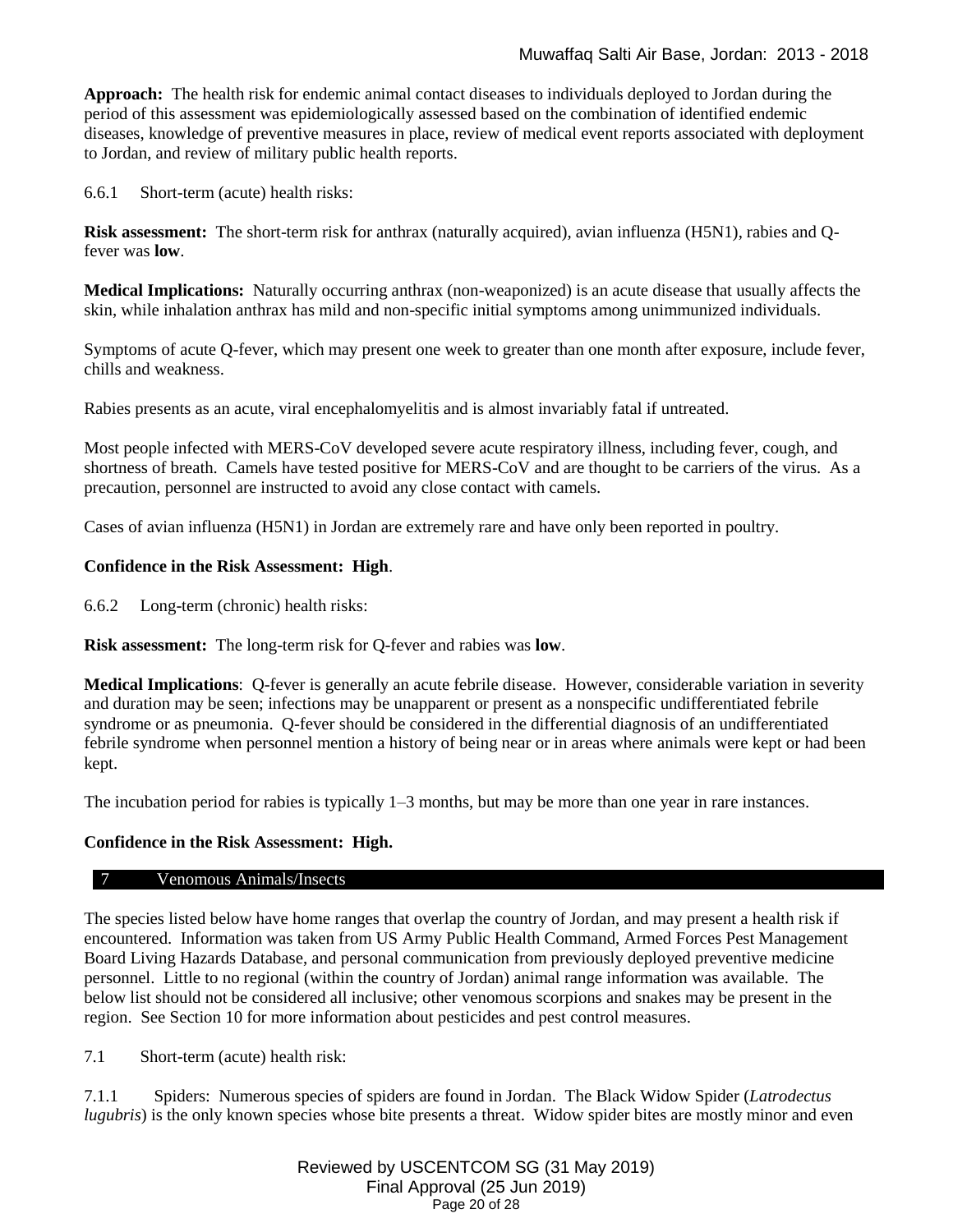significant envenomation is unlikely to be lethal. Bite is usually felt as a "sting", with delayed (10+min) local pain, and sweating. More severe envenomation may produce regional pain, tender draining lymph nodes, nausea, hypertension, and malaise.

7.1.2 Scorpions: Numerous species of scorpion are found in Jordan. The majority of scorpions found in the region have stings that cause only short lived local effects, such as pain, without systemic effects. Serious envenomation may result in numbness, frothing at mouth, difficulty breathing, and convulsions. Various factors influence the severity of the envenomation to include health and age of patient, sting site, and size and age of scorpion. Most scorpion venom is neurotoxic with a mixture of other substances. If the patient is allergic to bee and wasp stings, extreme caution and care must be taken to prevent excessive morbidity and even possibly death. The following three scorpions are listed as present in Jordan and have known detrimental health effects:

- *Leiurus Quinquestiatus* (Yellow Deathstalker) venom is a powerful mixture of neurotoxins, with a low lethal dose. While a sting from this scorpion is extraordinarily painful, it normally would not kill an otherwise healthy adult human. Anti-venom available in Amman.
- *Androctonus crassicudauda (*Arabian Fat-Tail). Some authorities report a sting from a Black Fat tail Scorpion can kill an adult human in seven hours. Reactions vary considerably. Anti-venom available in Amman.
- *Leiurus jordanensis (*Jordan's Black Deathstalker) venom is the most powerful and the most painful and can kill children and elderly people. Anti-venom available in Amman

Overall health risk from scorpions was **low**.

7.1.3 Snakes: Numerous species of snakes are found in Jordan. A number of poisonous snakes, whose range incorporates Jordan, could have been encountered to include cobras, pit vipers, and vipers. The following list is not an all-inclusive list of snakes in the area. Most of the data is derived from a Systemic, distribution and ecology of snakes study done by the Department of Biology, Jordan University of Science & Technology and Department of Biology, the University of Jordan, Amman and represent those deemed most significant or potentially encountered.

- *Antractaspis Engaddensis* (Israeli Mole Viper). Highly Lethal without intervention, Neurotoxic, Cardiac Distress, A-V Block, may cause: extreme locational pain, anticoagulation, lowered BP, respiratory distress. Antivenin available in Amman.
- *Cerastes gasperettii (*Arabian Horned Viper). Procoagulant, Hemorrhaging, Abdominal Pain, Vomiting, Dizziness, Convulsions, Headaches, Site swelling and necrosis. Morbidity is less than 1% with intervention. Antivenin available in Amman.
- *E. Coloratus* (Burton's Carpet Viper) Procoagulant, Anticoagulant, Hemorrhaging, Nephrotoxic, Necrotoxins. 10% morbidity with intervention. Antivenin available in Amman.
- *Vipera palaestinae/Daboia palaestinae (*Palestine Viper, Pit Viper). Vomiting, Swelling at site, Sweating, Abdominal Pain, Diarrhea, Tachycardia, Facial Swelling, Hypotension, Shock. Antivenin available in Amman.
- *Walterinnesia Aegyptia* (Desert Black Snake) Data for the Desert Black Snake is low, common antivenin is recommended however no known antivenin specifically for this snake.

Overall, the health risk associated with snakes was **low**.

7.2 Long-term (chronic) health risk: **No long-term health risks were identified based on available data.** 

# <span id="page-20-0"></span>8 Heat/Cold Stress

8.1 Site-Specific Conditions: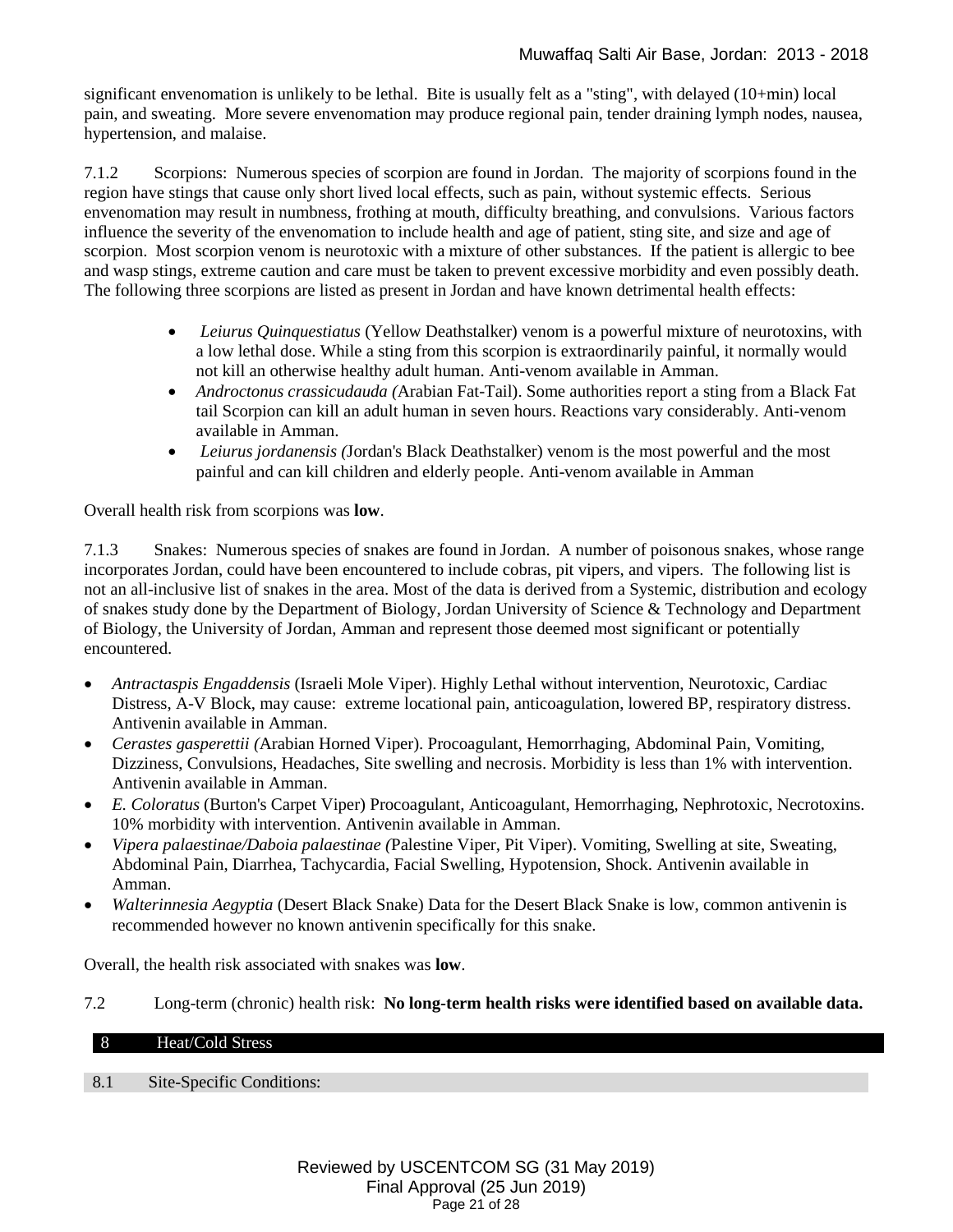Jordan has a hot, dry climate characterized by long, hot, dry summers and short, cool winters. The climate is influenced by Jordan's location between the subtropical aridity of the Arabian Desert areas and the subtropical humidity of the eastern Mediterranean area. January is the coldest month, with temperatures from 5°F (40°C) to 10°F (50°C), and August is the hottest month at 68°F (20°C) to 95°F (35°C). Daily temperatures can be very hot, especially in the summer; on some days it can be  $104^{\circ}F(40^{\circ}C)$  or more, especially when the Shirocco, a hot, dry southerly wind blows. These winds can sometimes be very strong and can cause Sandstorms. Winds are normally out of the northwest and can get up to 25-29 knots.

<span id="page-21-0"></span>8.2 Heat

8.2.1 Heat Exposure Guidelines

The risk of heat injury is based on the Wet Bulb Globe Temperature Index as follows: **Low** (80-84.9  $^{\circ}$ F) **Moderate** (85-87.9°F) **High** (88-89.9°F) **Extremely High**  $(≥ 90°F)$ 

8.2.2 Short (acute) and long-term (chronic) health risk:

**Approach:** Only one case of heat exhaustion from July 2017 was present in a review of DNBIs reported to AFCENT. No other casualty medical event reports involving heat injuries or heat stress monitoring data were available in the Defense Occupational and Environmental Health Readiness System or the Military Exposure Surveillance Library for MSAB. Accordingly, risk estimates are based primarily on historical weather data.

# **Risk Summary:**

Short-term (acute) health risk: **Variable**. **Moderate** health risk of heat injury for un-acclimatized individuals (i.e. on site less than four weeks) from May-September were moderate. For the remainder of the year, health risk was **low**. Health risk for persons with underlying health conditions may be elevated above these baselines, especially during May-September.

Long-term health risk: **Low,** long-term health implications from heat injuries are rare but can occur, especially from more serious injuries such as heat stroke. However, the health risk may be greater to certain susceptible persons–those older (i.e., greater than 45 years), in lesser physical shape, or with underlying medical/health conditions.

**Medical Implications:** Severity of heat injury can range from mild clinical signs such as clamminess, nausea, disorientation or headache to life threatening symptoms requiring hospitalization. Long-term medical implications from heat injuries are rare but can occur, especially from more serious injuries such as heat stroke. Individuals with a history of heat injury, even when medical attention was not sought, are at increased risk for future heat injury; repeat heat injury may have increased severity.

**Confidence in the Risk Assessment: Moderate** based on generally available information on climatic conditions and the absence of reported heat injuries. Individuals who experienced mild symptoms of heat injury may not have sought medical attention; this may lead to an underestimation of the risk.

#### <span id="page-21-1"></span>8.3 Cold

8.3.1 Short (acute) and long-term (chronic) health risks*:* 

**Approach:** No cold injury data is available. Therefore, risk estimates are based strictly on existing climatologic data.

> Reviewed by USCENTCOM SG (31 May 2019) Final Approval (25 Jun 2019) Page 22 of 28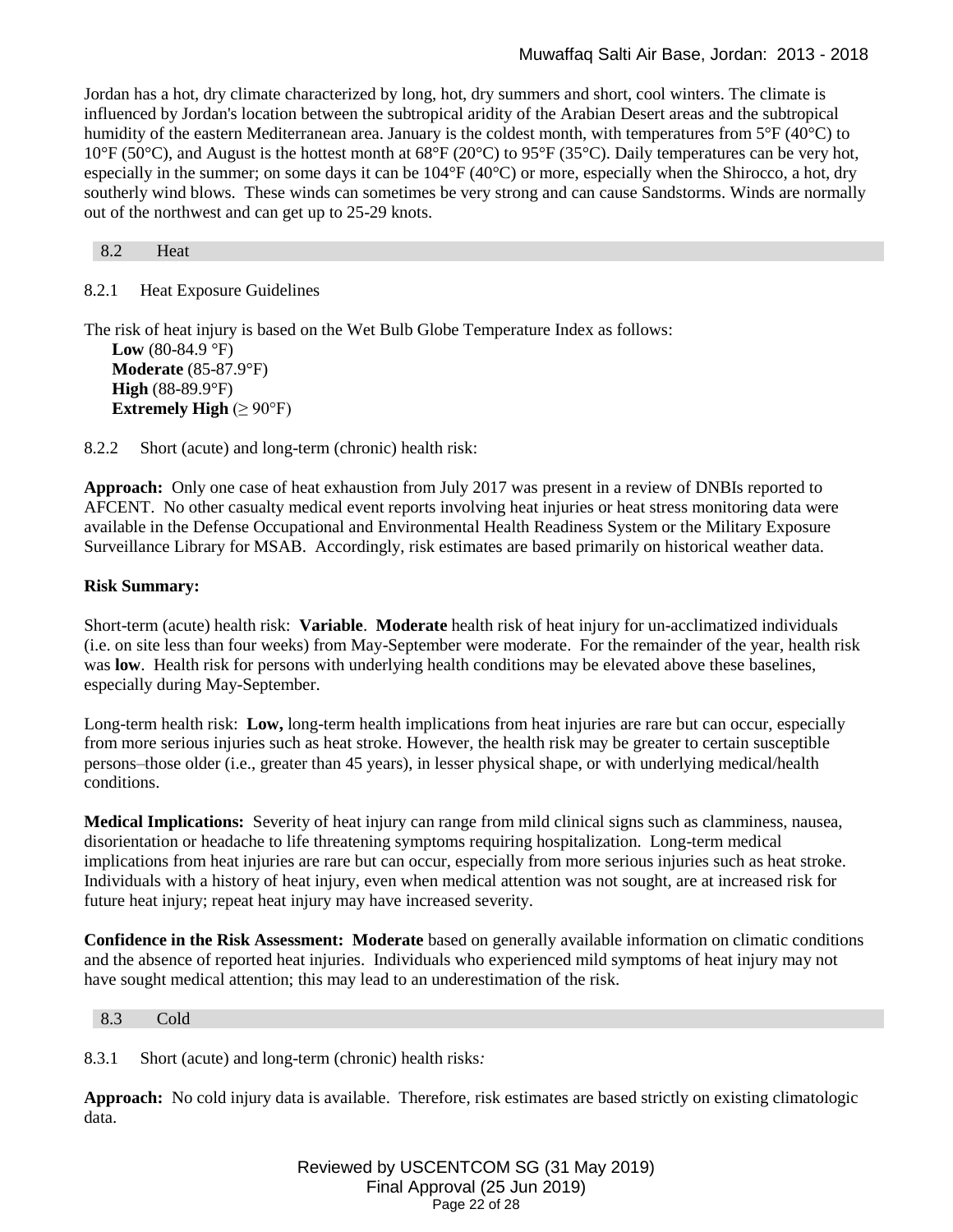**Risk Summary**: Short- and long-term health risks are **Low**. The risk for cold stress/injuries is largely dependent on clothing/equipment worn, operational work intensity and individual factors rather than environmental factors alone. The acute and chronic risk for non-freezing cold injuries, such as chilblain, trench foot, and hypothermia was low**.** The risk of cold stress/injury increases with colder temperatures, wind, longer exposures, inactivity, and inadequate clothing.

**Medical Implications:** The cooling of body parts may result in various cold injuries - nonfreezing injuries, freezing injuries and hypothermia which is the most serious. Toes, fingers, ears and nose are at greatest risk because these areas do not have major muscles to produce heat. In addition, the body will preserve heat by favoring the internal organs and thus reducing the flow of blood to the extremities under cold conditions. The most severe cold injury is hypothermia which occurs from excessive loss of body heat and the consequent lowering of the body's core temperature.

**Confidence in the Risk Assessment: High** - Based on generally available information on climatic conditions and the absence of reported cold injuries, confidence in risk assessment is high. Individuals who experienced mild symptoms of cold injury may not have sought medical attention. This may lead to an underestimation of the risk.

<span id="page-22-1"></span><span id="page-22-0"></span>

|                                      | ÷<br>ļ<br>۱۵100 |
|--------------------------------------|-----------------|
|                                      |                 |
| $\Omega$<br>$\overline{\phantom{a}}$ | $n_{\rm n}$     |

# 9.1.1 Exposure Guidelines:

The Air Force has established an occupational and environmental exposure limit (OEEL) for continuous or intermittent noise at 85 decibels on the A-weighted scale  $(dB(A))$ , as an eight hour time-weighted average (TWA). The A-weighted scale of noise measurement is used because it mimics the human ear's response to sound. All Services require that individuals routinely exposed to noise levels greater than the OEEL be enrolled in the hearing conservation program.

# 9.1.2. Site Specific Conditions:

Sources of potential noise include flight line operations, associated with aircraft, tactical generators, and various tools used for maintenance and construction. Due to the inherent noise hazard in flight line operations, personnel were required to wear hearing protection.

9.1.3 Short (acute) and long-term (chronic) health risk: **Moderate** based on available information.

**Approach:** Knowledge of the Service hearing conservation programs, sound pressure level measurements, and noise dosimetry associated with the various potential noise generating sources were used to complete the health risk assessment.

# **Risk Summary:**

Short-term health risk: There is a **moderate** risk of temporary threshold shifts due to excessive noise exposure. The short-term risk of noise injury with appropriate hearing protection use is **low**.

Long-term health risk: The long-term risk of noise induced hearing loss with appropriate hearing protection use is **moderate**. Personnel are exposed more than the typical home station work periods of 40 hrs/week which increases risk. In addition, flight line noise levels can peak at 110.5 dBA for the general area with a TWA of 106.3 dBA for maintenance personnel working near aircraft engines. Personnel near generators can also get exposures between 92.8 and 109 dBA.

> Reviewed by USCENTCOM SG (31 May 2019) Final Approval (25 Jun 2019) Page 23 of 28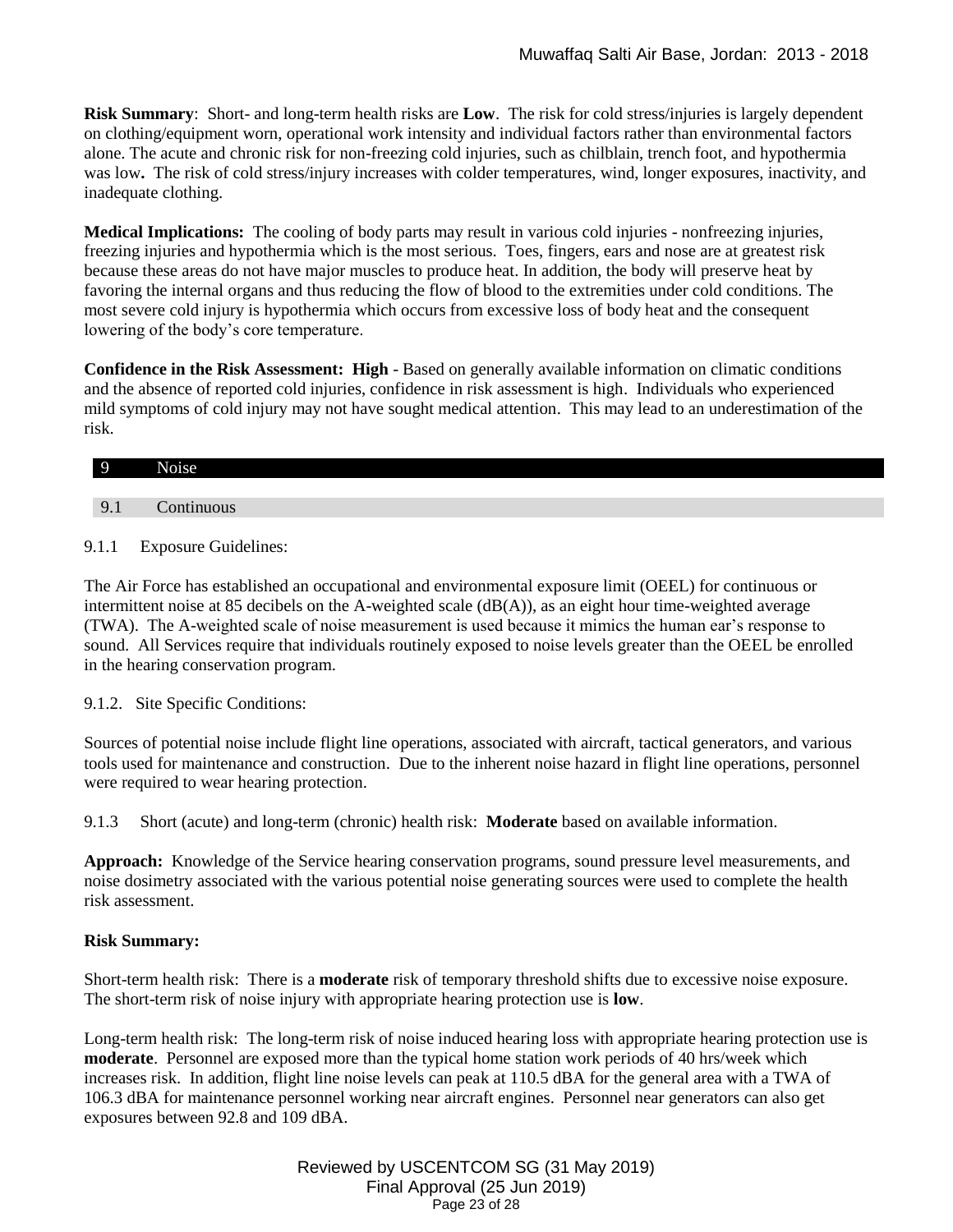**Medical Implications:** Exposure to high noise levels can cause hearing loss, tinnitus (ringing in the ear), stress, high blood pressure, fatigue and gastro-intestinal problems.

**Confidence in the Risk Assessment**: Confidence in the health risk assessment is **moderate**. Hearing protection is available for individuals with known occupational exposures. However, the limited enforcement of the use of personal protective equipment diminishes confidence.

#### <span id="page-23-0"></span>9.2 Impulse

At this time, there is no measured information of impulse noise (140 dB or greater) available for MSAB. Impulse noise exposure is typically associated with the discharge of weapons, which does not occur here as there have not been hostile action at this location. There is a Royal Jordanian AF firing range, but it is not used by USAF personnel and is not located near the LSA. The range is outdoors and has a sand berm. All Security Forces weapons sighting occurs before deployment. Before January 2017 Security Forces (SF) and personnel issued weapons used the Royal Jordanian AF firing range for sighting weapons, though based on frequency and duration of firing ops, the impact of the impulse noise hazard would have been minimal.

9.2.1 Short-term (acute) and Long-term (chronic) health risks: **Low** – Personnel have hearing protection available. There is no information to suggest that the exposure to impulse noise at the firing range was any more than at home station. There are no known cases of exposure to impulse noise at this location after January 2017.

**Medical Implications:** Exposure to high noise levels can cause hearing loss, tinnitus (ringing in the ear), stress, high blood pressure, fatigue, and gastro-intestinal problems.

### **Confidence in the Risk Assessment**: **High**

<span id="page-23-1"></span>

| Table 2 |                        |
|---------|------------------------|
| 10      | <b>Unique Concerns</b> |
|         |                        |
| 10.1    | Asbestos               |

<span id="page-23-2"></span>10.1.1 Site-Specific Conditions:

The majority of facilities utilized by US personnel on MSAB are temporary in nature. There are some buildings that were provided for use by the Host Nation. Bulk sampling that was conducted at the AMU building was negative for asbestos. There are no other suspected exposed asbestos materials in any occupied building. The Royal Jordanian AF owns an indoor soccer facility that some US personnel have used for recreation in the past. Sampling has shown that the roof/ceiling material consists of 35% chrysotile asbestos. The roof is in disrepair with visible holes and sections missing. In November 2016, a policy letter was published by the Installation Commander stating that the soccer facility was to be off-limits to all US personnel.

10.1.2 Short-term and long-term health risk: **Low** based on available information.

**Medical Implications:** Symptoms of asbestos-related diseases, such as shortness of breath, coughing, and chest pain, often do not appear until 20 to 50 years after the exposure. The two types of cancer caused by exposure to asbestos are lung cancer and mesothelioma.

**Confidence in the Risk Assessment**: **Moderate.** Not all occupied buildings have been completely assessed for asbestos hazards. As work order requests for these buildings come in, the areas are being assessed for hazards before work begins.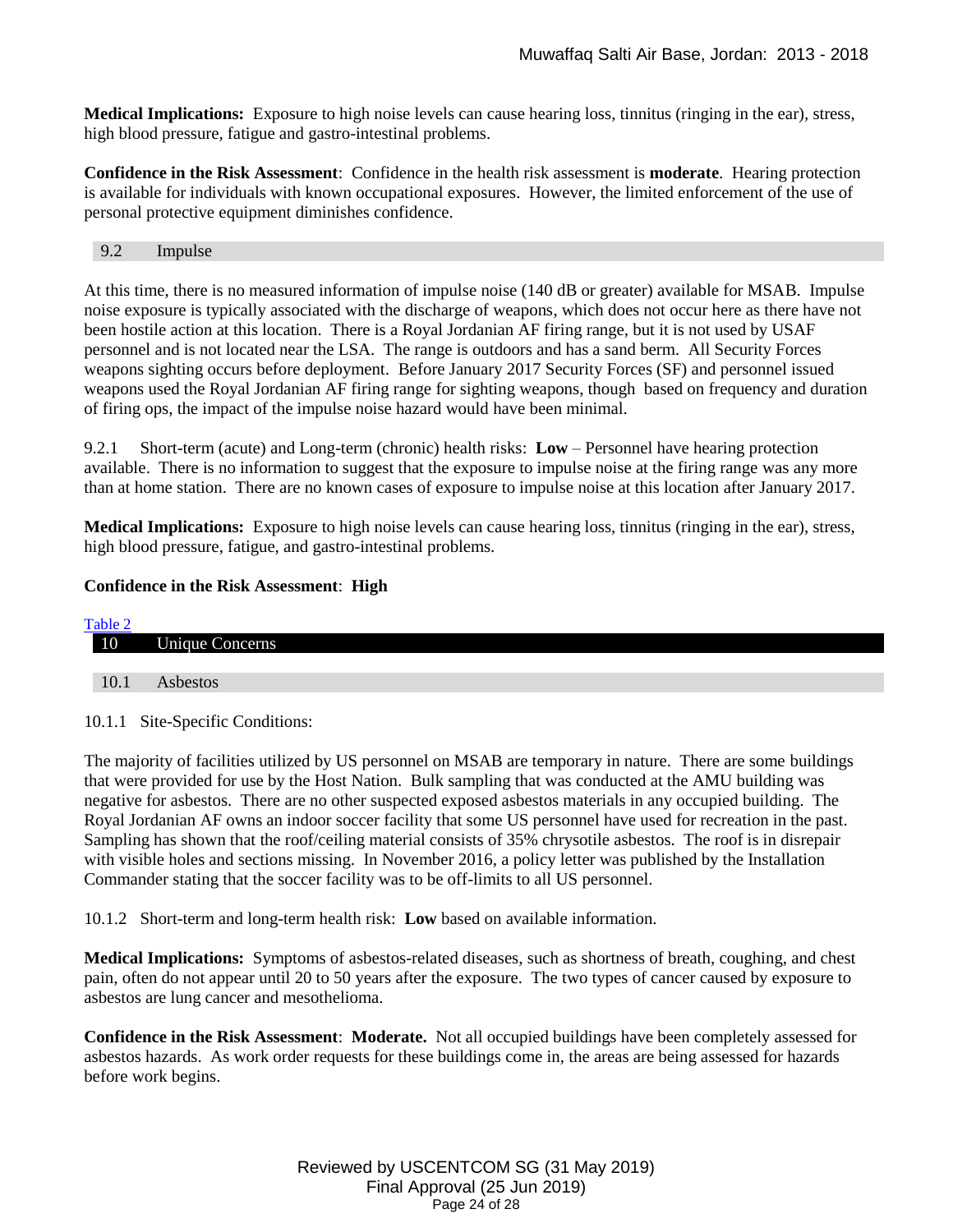# <span id="page-24-0"></span>10.2 Unique incidents at the site/Waste Disposal

**Approach**: Knowledge of the U.S. Central Command and Service specific policies and procedures served as the basis of this risk assessment.

10.2.1 Site specific sources identified:

Four sources of waste exist on base, medical, non-hazardous solid waste, hazardous industrial waste, and sanitary sewer/latrine waste. Base personnel have minimal contact with any form of waste. Hazardous medical waste (redbagged or sharps containers) generated by the medical group is disposed of via contractor with the hazardous industrial waste. Hazardous industrial waste is accumulated at a location north of the LSA. A contractor quarterly comes to pick up and dispose of the waste.

Non-hazardous solid waste generated by base residents is disposed of in various trash bins throughout the base. The trash bins are emptied by Force Protection personnel and removed through a host nation contractor.

Sewage/latrine waste is collected in sub-surface tanks near the point of generation. These tanks are located across the LSA and in the remote work areas on MSAB. Contractors empty the tanks twice daily. In hot, summer months, the tanks can generate strong odors. Once pumped out, the waste is taken to a Jordanian lift station and is pumped to a dilapidated treatment plant between the runways. The waste is collected in a makeshift lagoon. Personnel do not occupy this area and there are few individuals who go there.

Portable chemical latrines are pumped out by contract personnel operating service tanker trucks and waste is disposed of off-base by the same contract personnel.

10.2.2 Short-term (acute) and Long-term (chronic) health risks:

**Risk Summary:** Short and long-term risk is **low** based on available data**.**

**Medical Implications**: None based on available data.

**Confidence in the risk assessment**: Confidence in the risk assessment is **Moderate**.

#### <span id="page-24-1"></span>10.3 Environmental Contamination

In addition to environmental exposures already discussed, there may be specific occupational exposure pathways associated with aircraft, vehicle and site maintenance. Typical chemicals of concern associated with potential occupational exposures were petroleum, oils, and lubricants. No industrial hygiene data exist to document the significance of occupational exposures; however, there were typically procedures in place for storage, handling, use and disposal of hazardous materials which generally minimize health risk. Workplaces with hazardous materials include but are not limited to the Vehicle Maintenance shop, Sheet Metal Repair shop, and Fuel System Repair shop. Small spills (less than 100 gallons) of antifreeze, engine oil, hydraulic fluid, and fuel (gasoline/diesel) are known to have occurred at MSAB. Fuel is stored in large bladders, and there have been no instances of the bladders bursting.

**Approach**: Knowledge of the U.S. Central Command and Service specific policies and procedures served as the basis of this risk assessment. The qualitative information such as the similar exposure group (SEG) descriptions in DOEHRS-IH was reviewed.

**Risk Summary:** Short- and long-term health risk is **low** based on available information.

**Medical Implications:** None based on available data.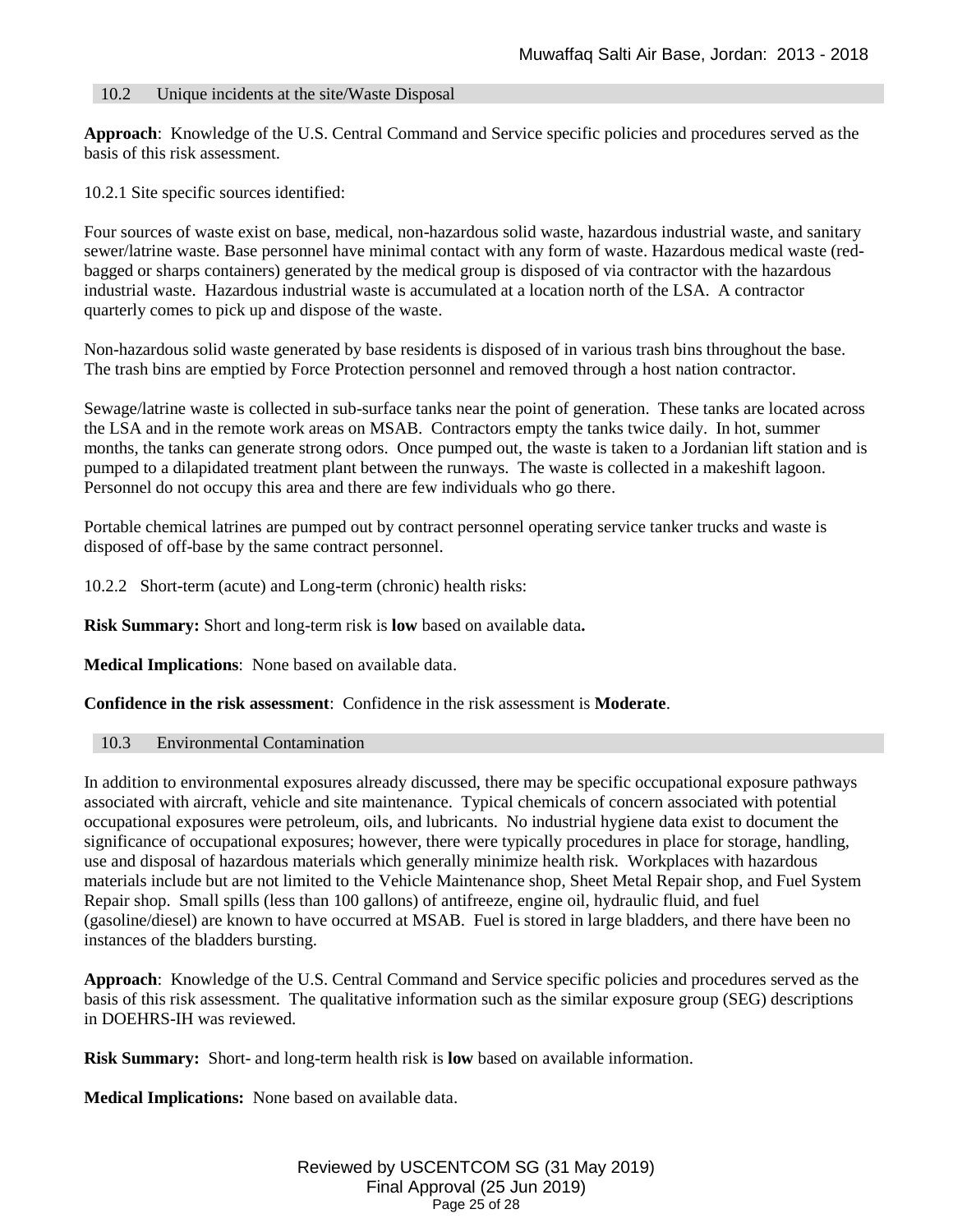**Confidence in the Risk Assessment:** Confidence in the risk assessment is **Moderate**. There is not any quantitative data on exposure and spills are known to have occurred in the past. Personnel have been trained at their home station on how to use personal protective equipment (PPE). PPE was available and presumed to have been used correctly during routine shop operations and during the response to the spills.

# <span id="page-25-0"></span>10.4 Pesticides/Pest Control:

There is an entomology specialist on MSAB. They mitigate pests and vectors in accordance with mandated integrated pest management practices and in accordance with DoDI 4150.07 requirements. The overwhelming majority of those efforts at the air base were in the reduction of filth flies, rodents, and feral animals. Nonchemical measures such as exclusion measures, sanitation and various animal trapping methods were first and primary efforts. Secondary measures included the use of targeted bait applications for flies and rodents and mild store bought pesticides for insects. No organophosphates were used.

**Risk Summary:** Short- and long-term health risk is **low**. Only minor solid/granular pesticides are typically used and protective measures are to be followed if more robust methods must be used.

**Medical Implications:** No health effects anticipated.

**Confidence in the Risk Assessment:** Confidence in the risk assessment is **high** since mild pesticides were used with PPE at all times. There is no information to suggest any issues with the pest management practices performed.

<span id="page-25-1"></span>10.5 Burning Operations

10.6.1 General Information:

While not specific to MSAB, the consolidated epidemiological and environmental sampling and studies on burn pits that have been conducted as of the date of this publication have been unable to determine whether an association does or does not exist between exposures to emissions from the burn pits and long-term health effects (Reference 7).

The committee's review of the literature and the data suggests that service in Iraq or Afghanistan (i.e., a broader consideration of air pollution than exposure only to burn pit emissions) may be associated with long-term health effects, particularly in susceptible (e.g., those who have asthma) or highly exposed subpopulations, such as those who worked at a burn pit.

Such health effects would be due mainly to high ambient concentrations of PM from both natural and anthropogenic sources, including military sources. If that broader exposure to air pollution turns out to be relevant, potentially related health effects of concern are respiratory and cardiovascular effects and cancer.

Susceptibility to the PM health effects could be exacerbated by other exposures, such as stress, smoking, local climatic conditions, and co-exposures to other chemicals that affect the same biologic or chemical processes.

Individually, the chemicals measured at burn pit sites in the study were generally below concentrations of health concern for general populations in the United States. However, the possibility of exposure to mixtures of the chemicals raises the potential for health outcomes associated with cumulative exposure to combinations of the constituents of burn pit emissions and emissions from other sources.

10.6.2 Site-Specific Conditions:

MSAB did not operate a burn pit; however, a burn barrel was used to discard sensitive paper/documents. There is documentation indicating that uniform items and boots were burned. This practice was halted in February 2015

> Reviewed by USCENTCOM SG (31 May 2019) Final Approval (25 Jun 2019) Page 26 of 28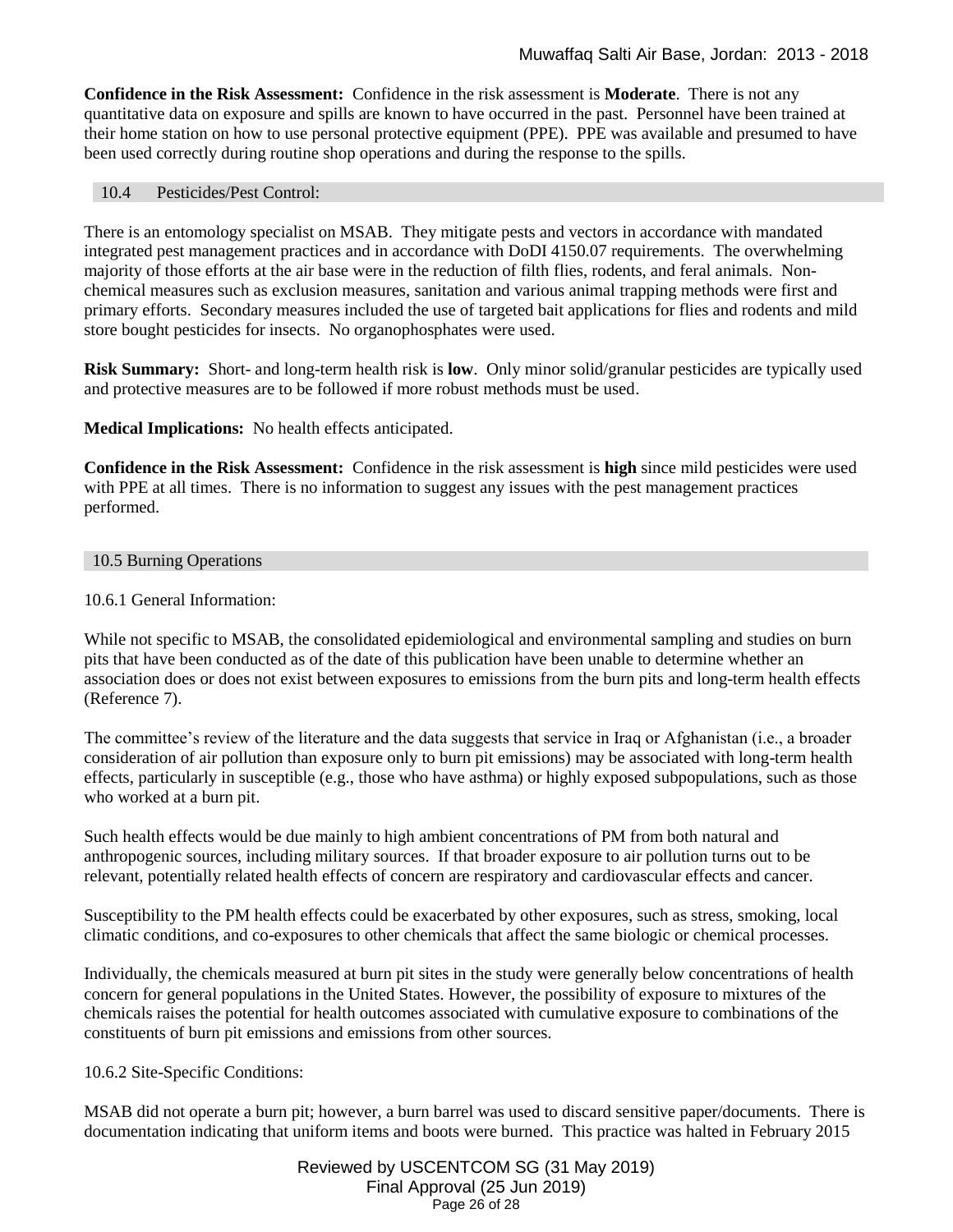and again in October 2016.

Additionally, a medical incinerator was acquired and used during the Jan-Jul 16 rotation. The incinerator was located approximately 50 ft upwind from living quarters and about 150 ft upwind from the DFAC. As of 2018 the incinerator is no longer at MSAB and there are no plans to procure a new one as an alternative disposal method. All medical waste has been contracted out for disposal.

**Risk Summary:** Short- and long-term risk is **low** based on available data and the associated health risk of burning limited quantities of paper.

**Medical Implications:** Inhalation of smoke and combustion products may cause irritation of the eyes, throat and respiratory tract. It may lead to shortness of breath and can worsen medical conditions such as asthma and heart disease.

**Confidence in the Risk Assessment:** Confidence in the risk assessment is **low** since combustion products have not been sampled.

### 11 References

# *POEMS developed according to:*

- **1. DoDI 6490.03,** *Deployment Health***, 2006.**
- **2. JCSM (MCM) 0028-07,** *Procedures for Deployment Health Surveillance,* **2007.**
- **3. DoDI 6055.05, Occupational and Environmental Health, 2008.**
- **4. Klaassen, C.D.** *Casarett & Doull's Toxicology: the Basic Science of Exposures***, Chapter 2, Principles of Toxicology; Fifth Edition, McGraw Hill, New York.**

*Site description and baseline information obtained from:* 

- *5.* **14th Weather Squadron, "Jordan Full Year Climatology," [https: //www.afccc.af.mil/](https://www.afccc.af.mil/)**
- **6. Med-O-Med, "Jordan – Physical Geography Data," http: [//medomed.org/2010/jordan-physical-geography](http://medomed.org/2010/jordan-physical-geography-data/)[data/](http://medomed.org/2010/jordan-physical-geography-data/)**
- **7. Food and Agriculture Organization of the United Nations, "Jordan," [http: //www.fao.org/ag/AGP/AGPC/doc/counprof/Jordan/Jordan.htm](http://www.fao.org/ag/AGP/AGPC/doc/counprof/Jordan/Jordan.htm)**
- **8. "PSD issues weather instructions," Jordan News Agency (PETRA), [http:](http://www.petra.gov.jo/Public_News/Nws_NewsDetails.aspx?Site_Id=1&lang=2&NewsID=148352&CatID=13&Type=Home>ype=1)  [//www.petra.gov.jo/Public\\_News/Nws\\_NewsDetails.aspx?Site\\_Id=1&lang=2&NewsID=148352&CatID=13&T](http://www.petra.gov.jo/Public_News/Nws_NewsDetails.aspx?Site_Id=1&lang=2&NewsID=148352&CatID=13&Type=Home>ype=1) [ype=Home&GType=1](http://www.petra.gov.jo/Public_News/Nws_NewsDetails.aspx?Site_Id=1&lang=2&NewsID=148352&CatID=13&Type=Home>ype=1)**

# *Sampling data were obtained from the:*

- **9. Defense Occupational and Environmental Health Readiness System (referred to as the DOEHRS-EH & IH databases) at [https: //doehrs-ih.csd.disa.mil/Doehrs/.](https://doehrs-ih.csd.disa.mil/Doehrs/) Some of the data may be classified or otherwise have some restricted distribution. See discussion below.**
- **10. Military Exposure Surveillance Library: [https: //mesl.apgea.army.mil/mesl/.](https://mesl.apgea.army.mil/mesl/) Some of the data and reports used may be classified or otherwise have some restricted distribution.**
- **11. Abed, AM; Al Kuisi, M; and Kair, HA; "Characterization of the Khamaseen (spring) dust in Jordan,"** *Atmospheric Environment***, 2009, Vol 43, p. 2863-2876.**
- **12. Abu-Allaban, M; Hamasha, S; and Gertler, A; "Road Dust Resuspension in the Vicinity of Limestone Quarries in Jordan,"** *Journal of the Air & Waste Management Association***, 2006, Vol 56, p. 1440-1444.**

#### *Additional environmental health reports/survey documents are from the:*

**13. Integrated Pest Management Plan – Multi-National Coalition country – January 23, 2006 Restricted link only from Armed Forces Pest Management Board, [http: //www.afpmb.org/](http://www.afpmb.org/)**

# *Chemical hazards (air, water, soil) evaluated based on military exposure guidelines (MEGs) and risk assessment methodology in:*